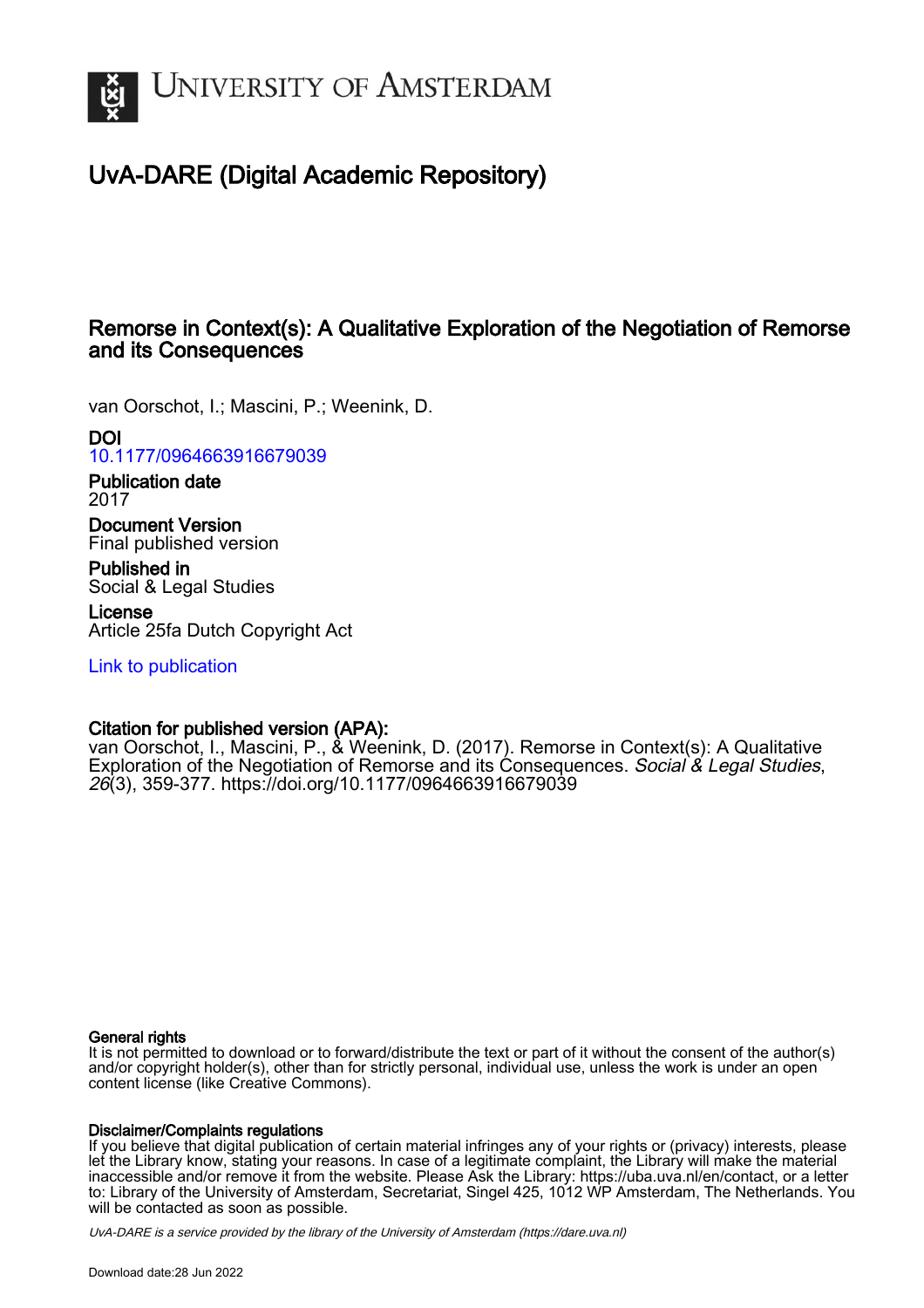# Remorse in Context(s): A Qualitative Exploration of the Negotiation of Remorse and Its Consequences

Social & Legal Studies 2017, Vol. 26(3) 359–377 © The Author(s) 2017 Reprints and permission: [sagepub.co.uk/journalsPermissions.nav](https://uk.sagepub.com/en-gb/journals-permissions) [DOI: 10.1177/0964663916679039](https://doi.org/10.1177/0964663916679039) [journals.sagepub.com/home/sls](http://journals.sagepub.com/home/sls)



Irene van Oorschot, Peter Mascini Erasmus University of Rotterdam, the Netherlands

# Don Weenink

University of Amsterdam, the Netherlands

#### Abstract

The presence or absence of 'signs of remorse' is often understood to have consequences for judges' sentencing decisions. However, these findings raise the questions, first, how 'remorse' is communicated and demonstrated by defendants within court settings, and second, whether remorse plays a uniform role across and between various offence and offender types. Drawing on ethnographic data gathered in a Dutch criminal court, we contextualize remorse to answer these questions. First, we demonstrate that the performance of remorse has to strike a fine balance between potentially competing legal and moral narrative demands. Second, we identify three different typified 'whole-case narratives', within which defendants' performances of remorse assume differential levels of importance. In doing so, we seek to complicate binary portrayals of the role and consequences of remorse, arguing for a more holistic and narrative understanding of sentencing practices.

### Keywords

Courtroom interaction, ethnography, judicial decision-making, narrative, remorse, sentencing

#### Corresponding author:

Irene van Oorschot, Erasmus University of Rotterdam, PO Box 1738, Rotterdam, 3000 DR, the Netherlands. Email: vanoorschot.irene@gmail.com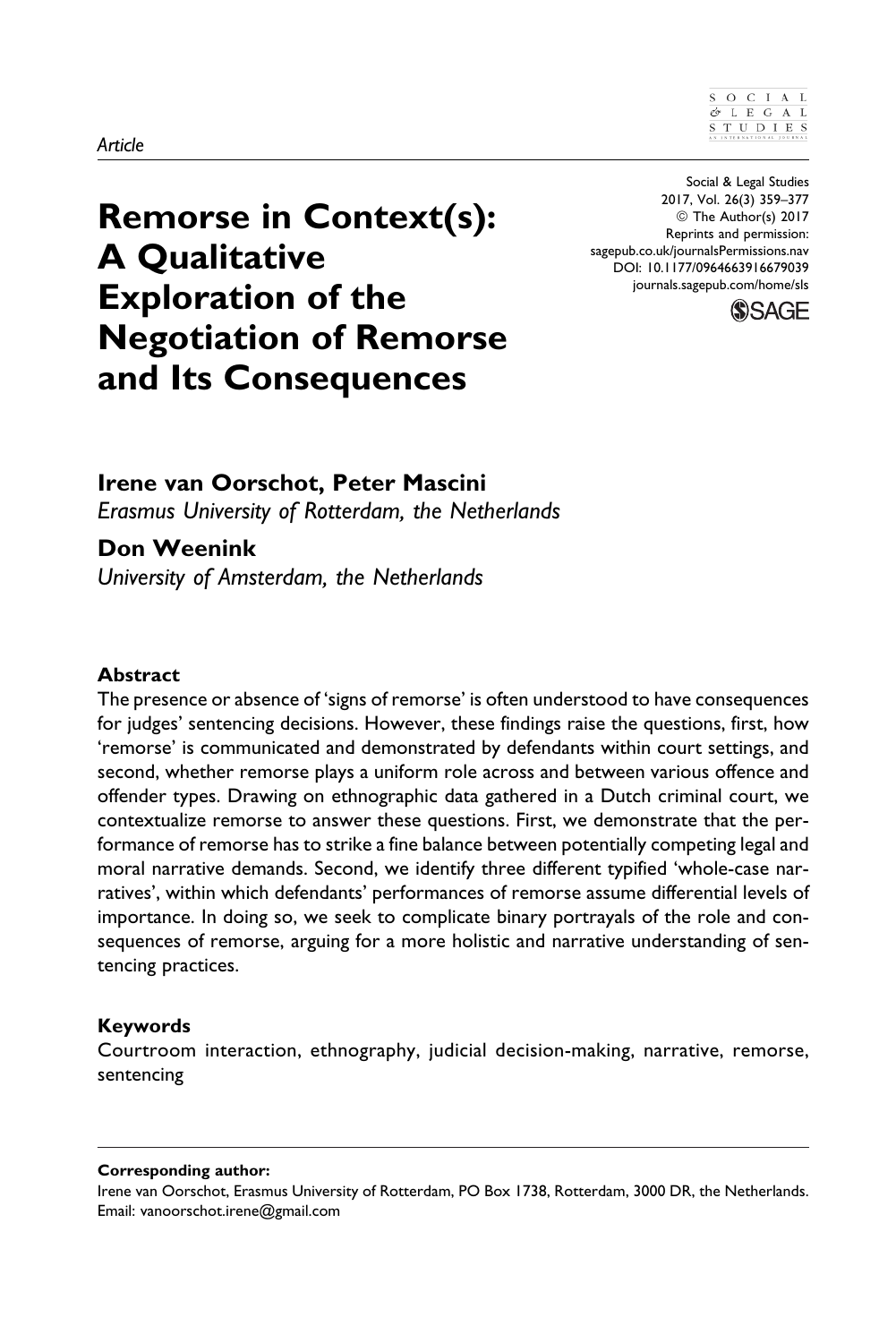#### Introduction

Remorse, despite existentialist protestations that one 'can call me a criminal, [... ] but no one has the right to judge [my] remorse' (Sartre, 1943), is a routine object of judgement in virtually all Western criminal law jurisdiction (Bandes, 2016; Duncan, 2002; Eisenberg et al., 1997; Everett and Nienstedt, 1999; Martell, 2010; Proeve and Tudor, 2010; Sundby, 1998; Wood and MacMartin, 2007). But judging offenders' remorsefulness, and then the relevance of that remorsefulness to the decision at hand, is by no means a straightforward affair to judicial decision makers. Moving away from the question as to how *accurate* decision makers' perceptions of defendants' remorsefulness actually are (see Bandes, 2016), we wish to pay attention to the interactional and narrative complexities that attend to the negotiation and imputation of remorse in a Dutch court site.

We arrived at this issue through our experiences doing ethnographic fieldwork in a Dutch criminal court where we noted the absolute centrality of performances of remorse to judges' decision-making processes. Our observations thus lend further support to the empirical finding that 'signs of remorse' (Tombs and Jagger, 2006) are crucial to judicial decision makers. However, our study also demonstrates that defendants' remorsefulness is by no means straightforward and unambiguous to these judicial decision makers. First, rather than a given 'sign', we argue that remorse should be seen as a local performance in which two potentially conflicting requirements have to be negotiated. While judges, on the one hand, ask of defendants to 'tell their story' and give a causal and temporal account of what happened, defendants must simultaneously 'take responsibility', which gesture is then part and parcel of their performance of remorse in court. Second, we aim to show how the interactive performance of remorse in the courtroom is made sense of within the legal and moral constellation of the case, or what Tata (1997, 2007) has called the 'typified whole-case narrative' (see below). We identify three distinct, morally charged, 'whole-case narratives' (Tata, 1997, 2007) in which defendants' performances of remorse are weighed and evaluated differently (see also the Crown Court Sentencing Survey, 2012). In this way, the aim of our intervention is not just to further understanding of the role and the effects of remorse but also to inject prevailing binary conceptualizations of remorse with some contextualization and nuance.

#### Contextualizing remorse

Remorse is a quite nebulous concept; a concept, furthermore, with a history. The centrality of remorse in criminal law is contingent upon a particularly Western and modern conception of the criminal subject. Where Roman Law, for instance, did not treat (criminal) acts as a manifestation of individual intentions, modern Law instead 'assumes a subject that is answerable for its acts in the world' (Pottage, 2014: 153, see Thomas, 1977), as it considers deviant acts 'expressions of some complex authorial psychology' (Pottage, 2014: 153). It is only with the development of a more modern conception of criminal subjects that the notion of remorse enters the picture. Now one *can* and indeed has to relate one's criminal action to oneself. This, of course, is what Foucault points out when he sketches the rise of a modern, juridical concern with the 'soul' of the deviant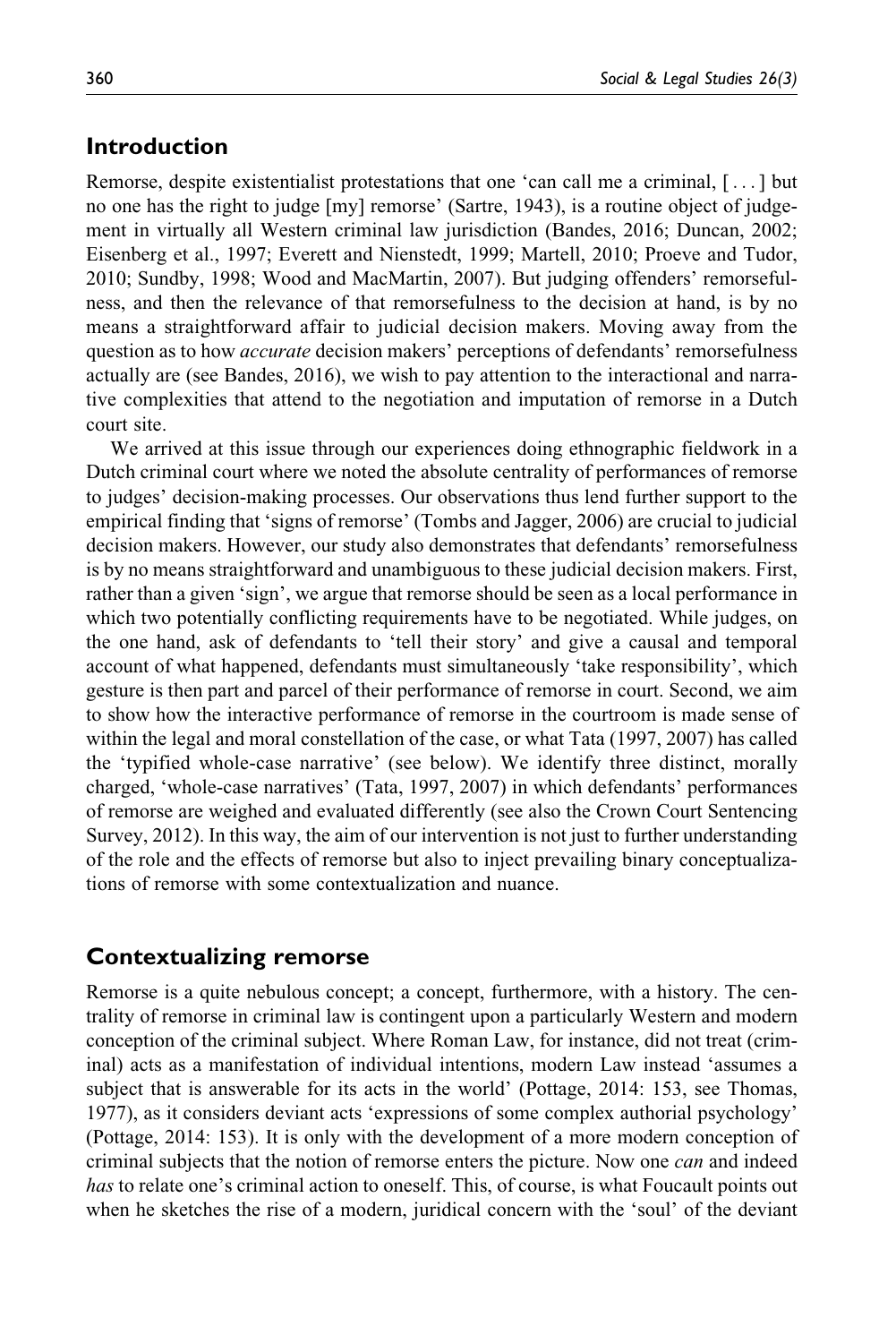subject (Foucault, 1977). Weisman (2009, 2014: 51) further argues that remorse contrasts productively with apology: as criminal justice practices are coercive, ritualized, and characterized by unequal power relationships between participants, 'there is always the possibility that expressions of self-condemnation will be more strategic than authentic, more calculated and ulterior than spontaneous'. If apology is about forging a relationship between a wrongdoer and an audience and hence always other-directed and potentially untruthful, remorse is commonly understood as a relationship the wrongdoer forges with himself/herself and his/her past doings. For that reason, remorse assumes central importance as an expression of the criminal subject's authenticity. Therefore, remorse has a greater 'truth effect' than apology and therefore is a particularly salient aspect of sentencing practices.

Studies into the role and function of remorse in criminal justice systems indeed suggest that remorse plays an important role in judicial considerations. The previously mentioned Crown Court Survey of 2012, for instance, shows that remorse on the part of the defendant is the most cited mitigating factor in judges' sentencing decisions (2012). Eisenberg et al. (1997: 1631–1632) similarly show that jurors' attribution of remorse to defendants tends to mitigate their sentencing, that is, unless jurors perceive the crime to be particularly vicious. Martel (2010) unpacks the absence of signs remorse in a case study of Robert Latimer who notoriously neglected to show remorse for the 'mercy killing' of his severely disabled daughter in 1993. More specific about what constitutes remorse is Sundby (1998), whose study of jurors' perceptions of defendants potentially facing capital punishment shows that defendants' physical demeanour, attire, and expressions of sorrow all contribute to the jurors' attributions of remorse. Tombs and Jagger (2006) note that 'signs of remorse', together with 'signs of hope' like a secure job, play an important role in sentencers' decisions, in particular when it comes to cases perched on the 'custodial threshold', that is, those cases where both a community sentence and a prison term are viable options.

Making the distinction between the remorseful and the remorseless seems to assume an almost routine character in such settings. However, remorse should not be treated as an unambiguous, straightforwardly binary distinction. Weisman (2009, 2014) is particularly insistent upon the necessity to dereify remorse and to move beyond simplistic portrayals of remorse as either absent or present. Instead, he foregrounds remorse as 'marked by negotiation, contestation, surrender and opposition, claims and counterclaims, and power and resistance' (Weisman, 2014: 8). Remorse is not only an imputation on the part of decision makers; it is also a performance. As a performance, it is embedded in specific contexts. In the following, we make the effort to not only dereify but also contextualize remorse.

Now, if remorse is not simply a 'sign' but rather a negotiated, and hence possibly contested accomplishment, the court setting is arguably a pivotal site in such negotiations. Indeed, Bandes (2016: 5) argues that it is an understudied site in research on remorse and that sustained attention to the question how courtroom settings 'influence the expression and interpretation of remorse' is needed (Bandes, 2016: 5). That courtrooms are, in general, sites of truth production, storytelling and narrative strife is demonstrated by the tradition of 'courtroom studies' or that of 'law and communication' (see e.g. Atkinson and Drew, 1979; Bennett and Feldman, 1981; Conley and O'Barr, 1998;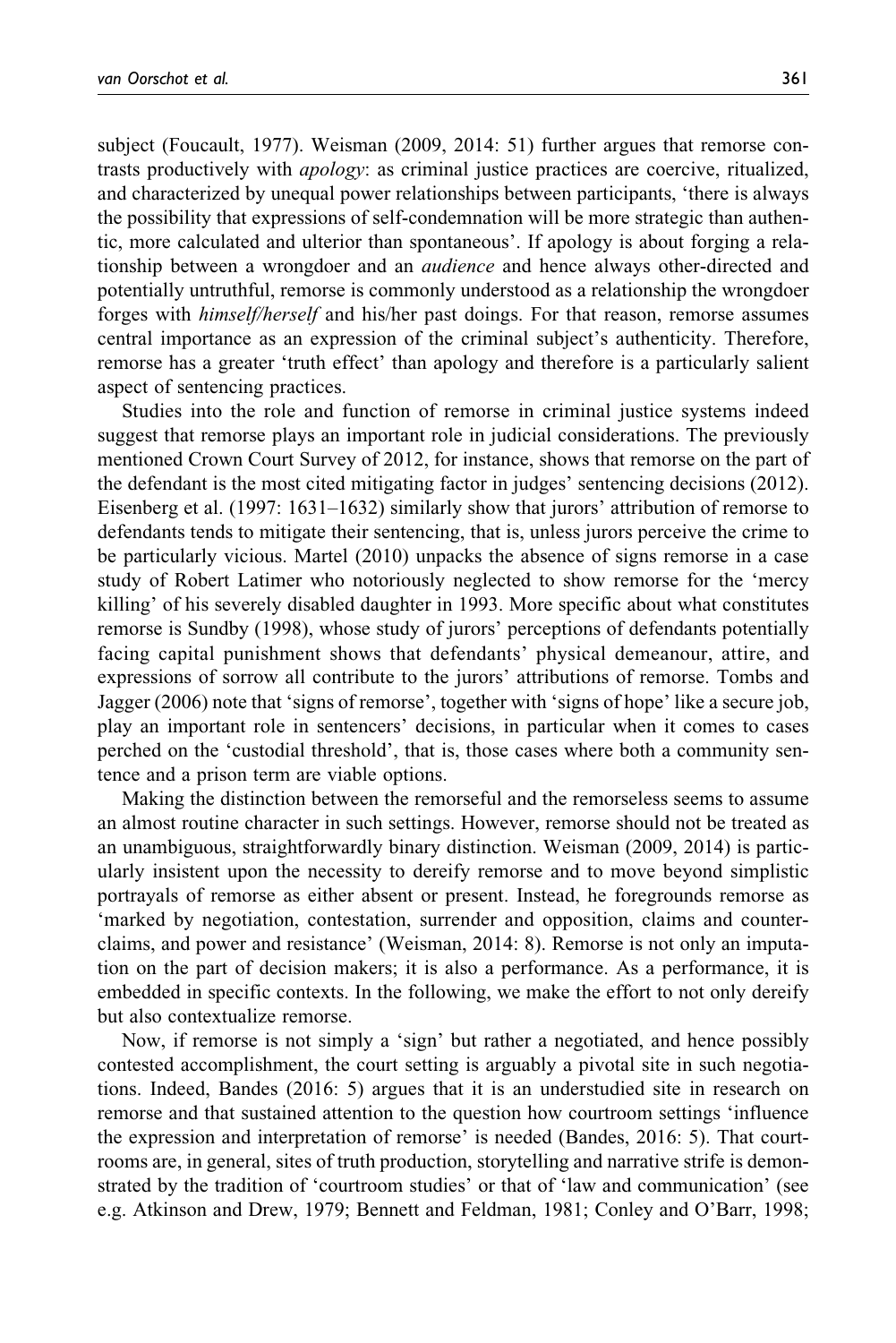Jackson, 1988, 1996; Komter, 2000; Matoesian, 1993; Travers and Manzo, 1997; for an overview of the field, see Dingwall, 2000). These traditions also show that courts are not simply truth-finding sites but moral spaces (Emerson, 1969: 204; Lempert, 1977) and settings where Garfinklean 'status degradation ceremonies' take place (Garfinkel, 1956, Lempert, 1977). This field of research sensitizes researchers to the fact that the courtroom is never a neutral site, but one rife with interactional conflicts and negotiations. These studies also demonstrate that courts are sites in which non-professional participants (witnesses, victims or defendants) in particular face contradictions and tensions, for instance, between 'telling one's story in one's own words' on the one hand and doing it in such a way as to be compatible with legal classifications and rules on the other (see e.g. Conley and O'Barr, 1998).

Tata (2007) shows that sentencing research is dominated by a series of binary oppositions, for example, the contrasts between offenders versus offence variables, or the distinction between mitigating and aggravating factors. Whether an artefact of legal self-understandings or sociological–statistical modelling, Tata (2007) argues that these binary conceptualizations do little to understand sentencing as a holistic and interpretative practice. While sociological–statistical modelling of sentencing decisions can helpfully point out racial, ethnic, or gender bias in sentencing across the (statistical) board, these binary understandings of 'judgecraft' (Tata 2007) the role played by typified whole-case narratives in judges' sentencing decisions (see also Mascini et al., 2016). Rather, cases are produced holistically, synergistically and narratively:

The accounts or 'stories' of it [the case] presented to and interpreted by sentencers are patterned, normalized, and typified. Access to the social world is not direct or unmediated: the criminal process necessarily must impose some narrative or interpretative order upon it. (Tata, 1997: 403)

Examples of such a typified whole-case narrative are for instance the typical 'car thief' involved in a typical 'car theft', or a more or less typical shoplifting incident involving teenage girls, and so on. Tata's analysis resonates with, for instance, Sudnow's (1965) distinction between 'normal' and 'abnormal' crimes (1965) and with those seeking to understand the role of typification in legal-bureaucratic practices (e.g. Baumgartner, 1992; Hawkins, 1992; and more generally, Lipsky, 1980). The centrality of narrative in this concept furthermore suggests that these are storytelling typifications, which not only mobilize images or categories about a typical thief or a typical theft but also invoke assumptions as to the kind of 'plot' that characterizes certain cases (see also Ewick and Silbey, 1995; Jackson, 1996). While Tata (2007) argues that these typified whole-case narratives serve *cognitive* purposes, we suggest that they may also serve *moral* purposes, in that they inform decision in that they inform decision makers' evaluations of remorse. We suggest that the notion of the typified whole-case narrative helps to understand  $why$ remorse matters more or less for different offence types.

Based on the above considerations, we inquire how remorse is performed and what role it plays in sentencers' decision-making practices. More specifically, we ask how the context of the courtroom interaction shapes performances of remorse and how judges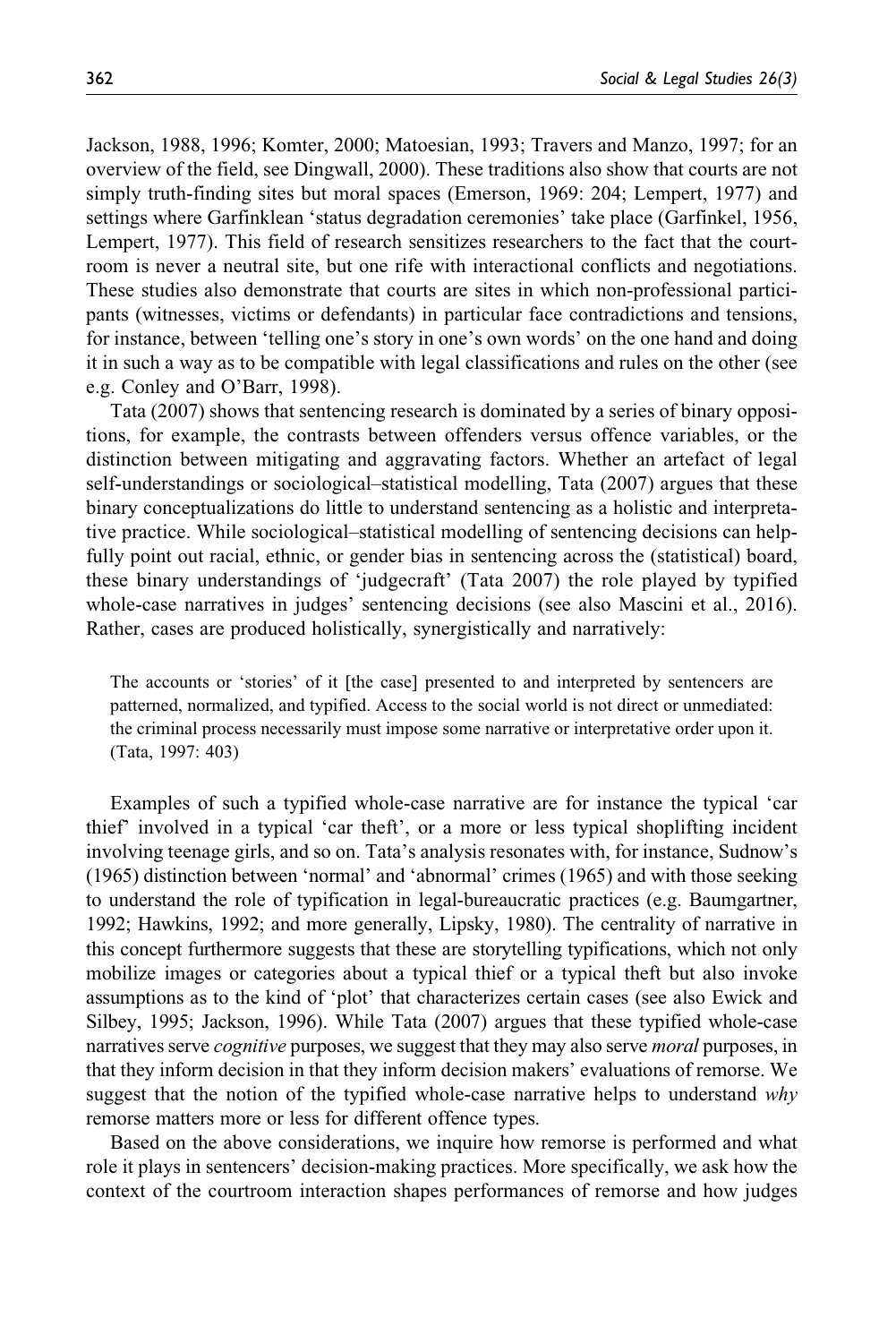make sense of these performances in the legal and moral context of typified whole-case narratives. First, however, we elaborate on the methods used.

## Method: Tracing cases

#### The research context

This article is based on an ethnographic study into judicial sense making and sentencing practices, focusing in particular on what in the Netherlands are known as police judges (politierechters). These police judges are in charge of sentencing cases that are deemed relatively simple on an evidentiary level and are punishable with up to one year of prison. These cases make up for the vast majority of criminal justice cases: In 2008, out of the 141,937 criminal cases that were sentenced by the criminal courts, 126,494 were handled by police judges (Ministerie van Justitie/Ministry of Justice 2010). Police judges generally face case loads of between 10 to 20 cases per court day. Prior to the court session, these police judges have read and summarized the official dossiers accompanying these cases. As the Dutch system is moderately inquisitorial, the judge leads the inquiry in court, which tends to be based on their reading of the dossier prior to the court hearing. Defendants are not required to attend their own trial and are allowed to remain silent or refuse to answer certain questions. However, there is widespread consensus among judges that defendants should take their chance to 'tell their story' to show that they are 'willing to talk'. Defendants are usually asked to relate the events in their own words, and after the treatment of the facts and his or her 'personal circumstances', they have the last word before the police judge reaches an oral verdict. Other participants in court include the prosecutor and possibly a defence lawyer; in these 'smaller' cases, (expert-) witnesses are rarely called upon.

# Ethnography and 'shadowing judges'

The ethnographic approach taken in this study reflects a focus on the mundane and everyday level of judicial work practices in that it relies heavily on informal as well as loosely structured conversations and open-ended observations of court sessions. More specifically, data were gathered through the method of 'shadowing' judges (see also Halliday et al., 2008). This method consisted of the following steps: first, the first author of this piece familiarized herself with the dossiers making up a single court session, after which she observed the judge' 'file work' (Van Oorschot, 2014a, 2014b), asking questions about individual cases and eliciting the judges' pretrial impression of the case. Having observed their file work, the researcher then followed them to court, where she noted detailed transcripts of the interrogation with the defendant. After the court session or in between the treatment of cases, the researcher asked the judge to reflect on the cases just adjudicated and sentenced. Often, conversations concentrated on judges' appraisal of the impression defendants made in court and the extent to which they had incorporated this concern with the defendants' stories and attitudes into their sentencing decisions. Particular attention was paid to those cases in which judges explicitly mentioned offenders' remorsefulness (or lack thereof) as relevant components of their sentencing decision. This shadowing method ensured that cases could be traced from case file to verdict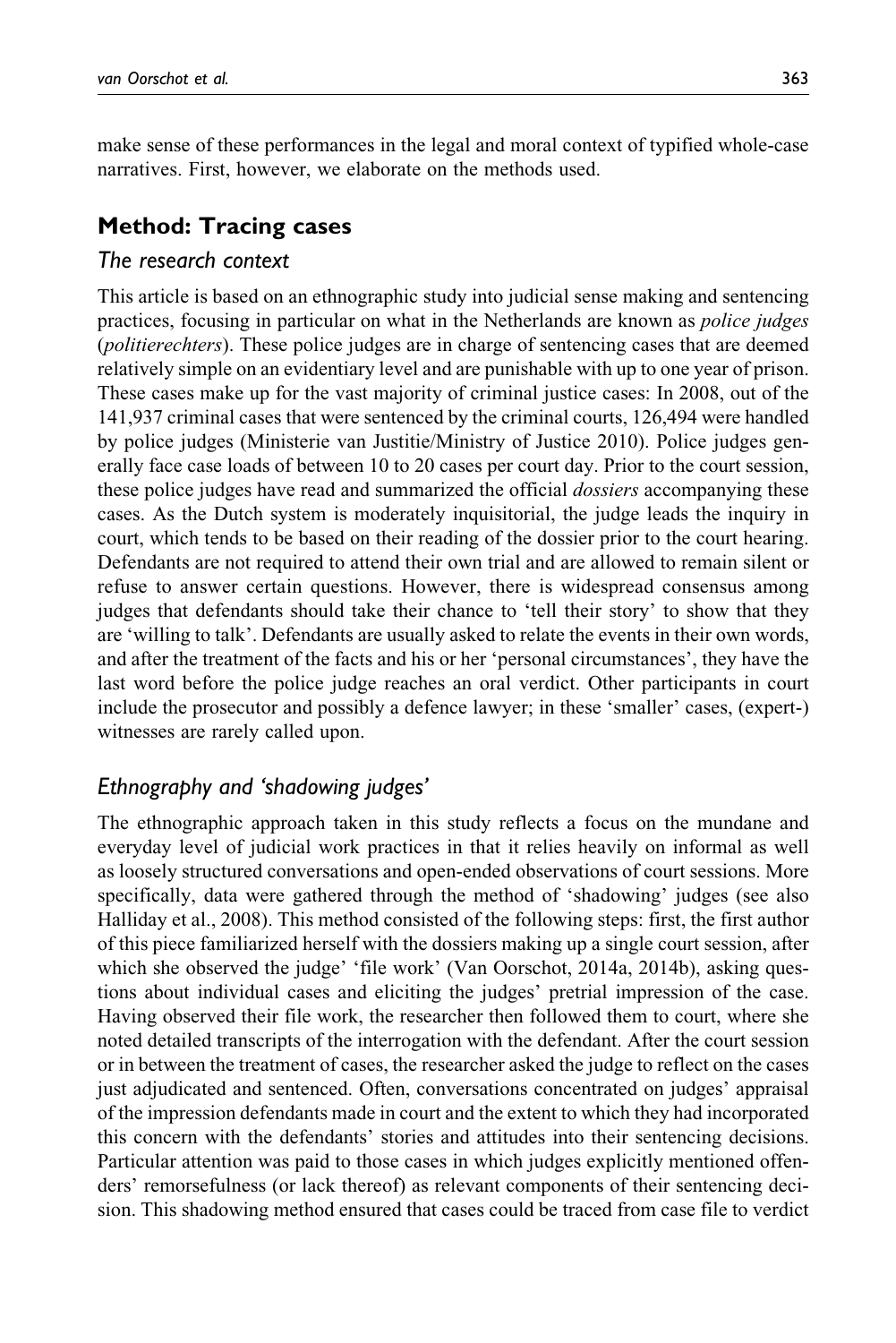and as such assisted in highlighting judges' interpretative work. Fourteen judges have been 'shadowed' this way, with the total sum of cases amounting to around 180.

## Data analysis

Data analysis proceeded along inductive lines and was characterized by open coding. This means that the researcher at various points engaged in preliminary data analyses, so that observations could be checked and remaining questions answered in the field. Through this inductive method of analysis, we were able to follow up on recurring tropes in judges' sense-making practices, which allowed us to tease out the three whole-case narratives we will report below: the typical drug addict, the typical 'angry young man' and the typical 'explosive couple'. While not all cases were so easily categorized, these three typified whole-case narratives kept recurring in judges' sense-making work, and, as we will see, they had consequences for their evaluations of offenders' remorsefulness. The cases we present to substantiate our findings are selected to represent, in detail, the formation of these narratives. As our purposes here are primarily explorative and theoretical, these cases represent not the most common case, but exemplary 'extreme cases' in which the conceptual issues of concern are played out with particular force or clarity. Names of individual judges and defendants were treated confidentially, and anonymity is ensured by changing names, dates and, where necessary, other identifying characteristics of the individuals and cases involved. The subsequent sections report the results of our inquiry into the contexts within which remorse is demonstrated, contested and evaluated. First, we show how judges evaluate performances of remorse, as defendants navigate between providing a legal and moral account of their case. Second, we will show how remorse gains different meanings, depending on the three typified whole-case narratives we identified.

# Defendants negotiating remorse: Between legal and moral demands

Knowing that the 'paper world' of the case file can only tell them so much about individual defendants, judges often point to the court room as a space where they can 'get a sense of what kind of person the defendant really is' and where these defendants can 'tell their side of the story'. These simple phrases, often evoked by judges, hide a central tension. For the 'story' demanded of defendants is both legal and moral in nature. Due to the inquisitorial nature of the Dutch judicial system, defendants are asked for a factual account of the events in question. That is, questioning in court proceeds by way of judges asking the defendant for temporal and causal sequences of action, reflected in opening questions such as 'and then what did you do?', 'and how did you respond to that?', or 'what did you then say?'. Legally, facts and circumstances have to be made comparable with various other renderings, such as those of eyewitnesses and police officials (which are present in the file). However, the court session also functions as a moment in which defendants are given the option to provide a *moral* rendering of their thoughts and actions during and following the facts in question. Here they are required to show remorse by taking responsibility for what they have done and, importantly, how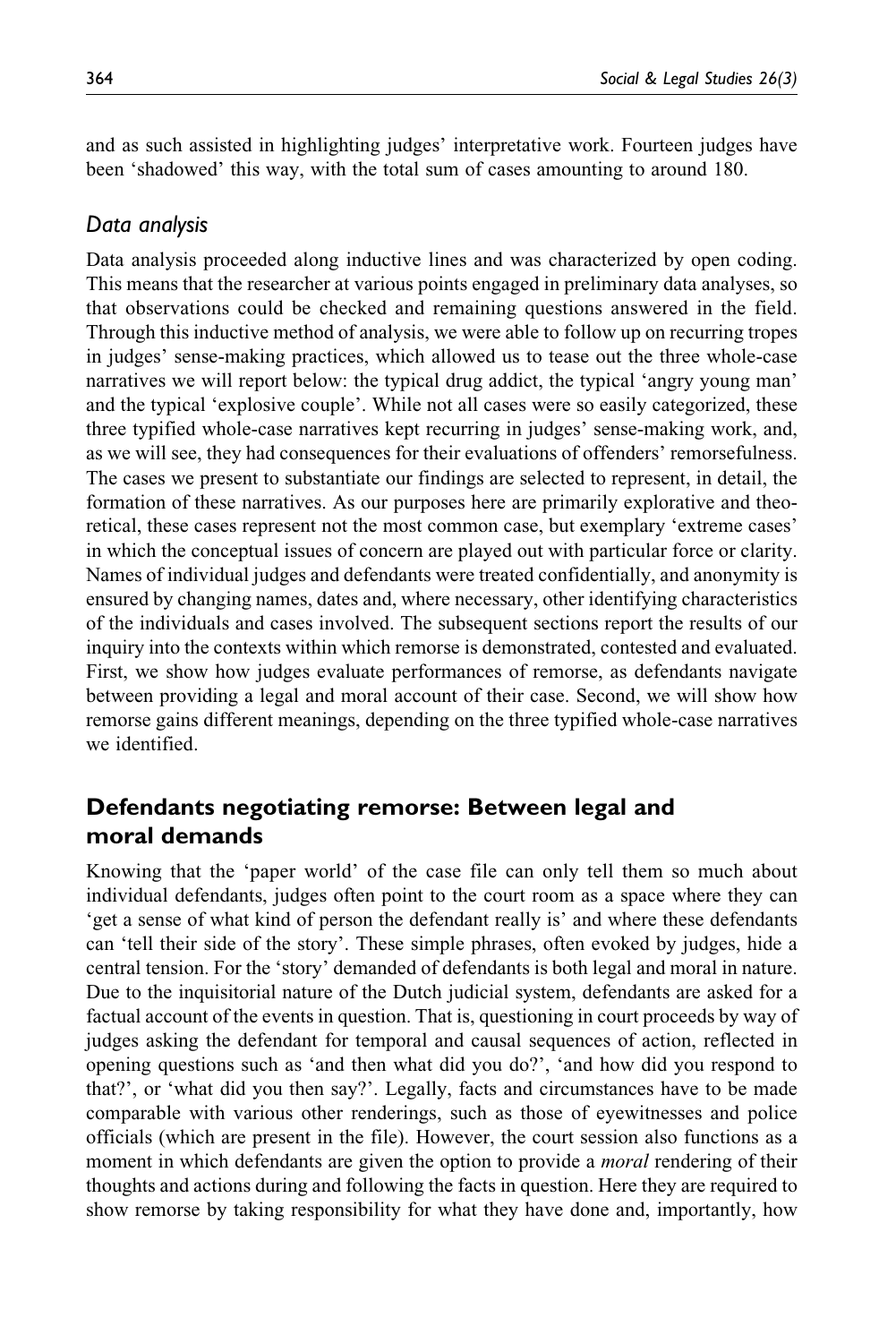they have changed (see below). Many defendants manage to negotiate this interactional dilemma by injecting their factual rendering of the story with frequent apologies and admissions of bad judgement, switching back and forth between a legal and a moral repertoire. Yet our data suggest that while defendants are usually asked for factual stories, it is generally the moral story that is far more important to judges (particularly in cases in this type of court, which tend to be quite straightforward on an evidentiary level). The judges studied here, when asked, affirm the importance of remorsefulness to their sentencing decisions. Sketching their work as one of negotiating between (still widely shared) rehabilitative ideals and their task to 'protect society', they point to defendants' remorsefulness as a highly relevant factor to their sentencing decisions. One judge comments:

The question is, are they really sorry? Are they really shocked with what they did? I had a really nasty case some time ago, with a couple of young guys charged with the armed robbery of a store. In court they were trying their best to appear as laconic as possible, making themselves out to be such cool guys. Look, if they tell me they saw the videotapes of their robbery and would say something like, 'Gosh, is that really me? I didn't know I was capable of doing such a thing!' But they were indifferent, they didn't see the gravity of what they had done. Needless to say I sentenced them accordingly ...

This insistence on defendants 'taking responsibility' is widely shared among the judges studied here and resonates with the oft-noted distinction between defendants who attribute responsibility for their crimes externally – that is, locate it outside of their own control – and those who locate responsibility 'internally' (Bridges and Steen, 1998; Mascini and Houtman, 2002). However, 'taking responsibility' is not *enough*. When asked about defendants' remorsefulness, judges focus on the question whether the defendant has demonstrated that he or she has 'made a change' or 'turned things around in their life'. Judges seek for evidence that the defendant has truly transformed himself or herself (see also Weisman, 2009, 2014). Thus, the judges studied here routinely check if the defendant has sought help for drug- or alcohol-related issues, for instance, and gauge to what extent the defendant shows himself/herself a 'functioning adult' with a job or a 'meaningful way to pass the day', for example, by going to college or through volunteering. Thus, remorse, to the judges studied here, is a performance that includes both demonstrating personal change and taking responsibility.

Above, we indicated that defendants are required to navigate between a legal and a moral account and that it is the latter that gains relatively more importance in judges' sentencing practices. The following exceptional case underlines this finding in a remarkable way. Defendant Martin has been accused of domestic violence – a charge of shoving his wife against the wall – and of resisting arrest by two police officials who showed up at his and his partner's doorstep. In court, Martin is accompanied by a lawyer and makes a nervous impression. When Judge Peters asks the standard questions as to the events in question – when did you get home, what did you say to your partner, how did you react? – he tells the judge that he had been drinking a lot that night and doesn't remember much. When pressed, Martin falters and is at a loss for words. There is no account he can give for his behaviour, he says: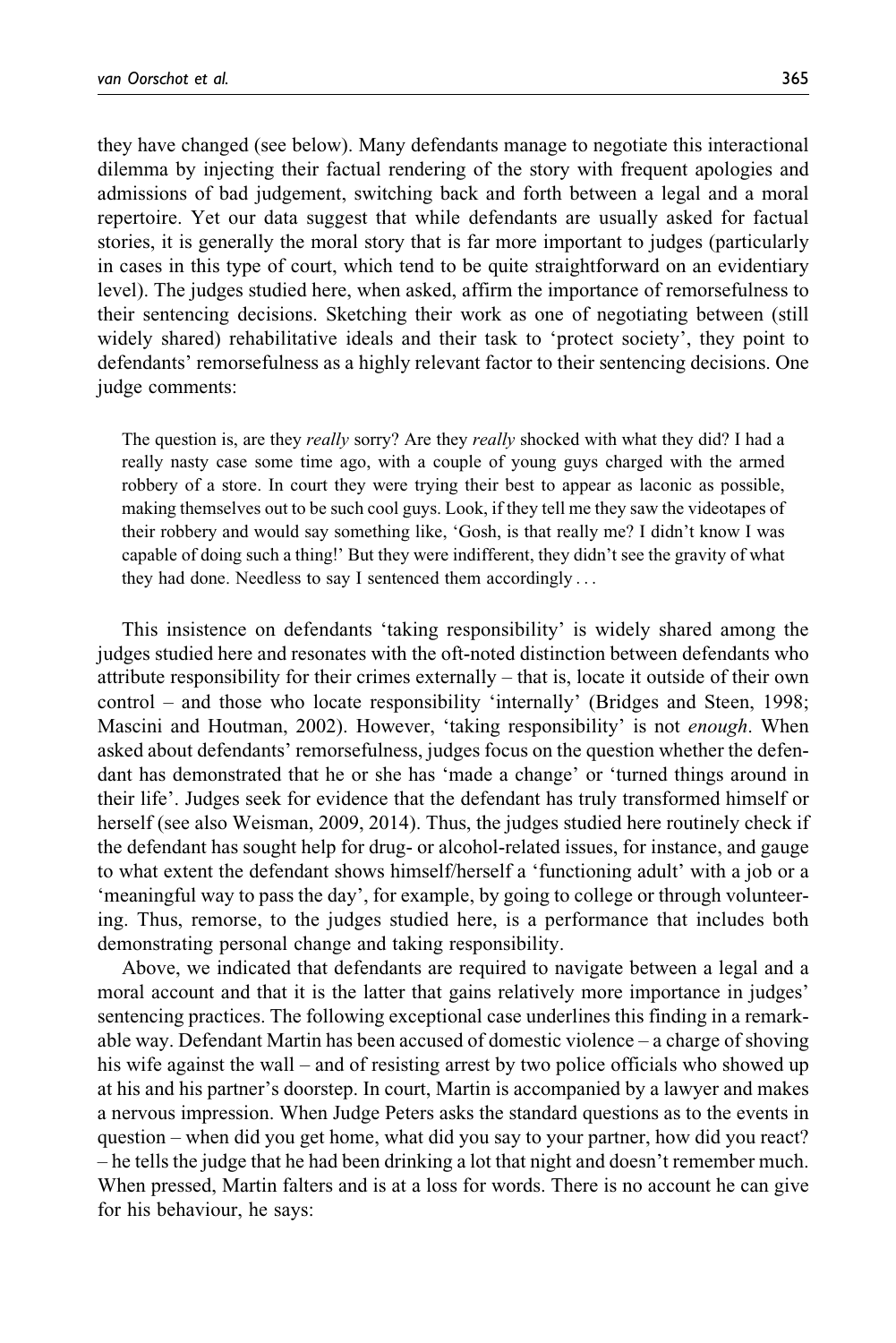But I see that I have a problem, I understand that. [ ... ] When I came to my senses in the police cell I thought, what am I doing here? And then they told me what I did. It shocked me. That's not who I am. [ ...] I am sorry, but that is not an excuse.

Martin goes on to tell the judge he has taken steps to find treatment for his alcohol addiction, and, in his 'last words', emphasizes that:

I have had a reality check. I think I have taken a step in the right direction, and I don't want this to happen again, ever. [ ...] This is no way to spend your life. I really want to continue my treatment, but some supervision would certainly be in order.

Judge Peters praises Martin for his 'wise words' and tells Martin he wants to focus on Martin's future. He has decided that a suspended sentence with parole supervision is best for Martin. Considering the fact that Martin has quite a criminal record, this sentence is quite mild. Explaining his choice for this sentence, Judge Peters tells Martin that, 'We'll have to compensate for what happened – this you [Martin] understand, but we all, and particularly, you, want this to never happen again.' Martin's case is interesting because it shows that perhaps the most effective way to 'show remorse' is to *not* meet the requirement of providing a legally relevant account. Ironically, it is precisely in *failing* to provide both temporal and causal narrative of his involvement in the events that Martin manages to give great weight to the *moral* account about himself the judge is seeking. Finally, we conclude this section with another exceptional case in which the defendant, Ms. Carpenter, initially seemed to be in an excellent position to offer a successful performance of remorse. Nevertheless, her performance failed to impress Judge Mason. Therefore this case demonstrates the intricate requirements of providing a convincing performance of remorse. Ms. Carpenter was accused of throwing a glass of beer towards one of her friends. The glass had broken, and the victim had sustained rather severe injuries to her face. While this is a serious offense, Judge Mason had inferred from the case file that:

Ms. Carpenter 'is not trying to lie, and she hadn't immediately requested a lawyer but was just telling the police her story'. She also points out that Ms. Carpenter had attempted to get in touch with the victim after the offence [ ... ]. These meetings also mean, to Judge Mason, 'that she never really meant to hurt anyone that badly. This really shows something about her as a person, it tells me something about her willingness to talk'.

Thus, based on the case file, the judge expected this defendant would make for a convincingly responsible and remorseful defendant, ready to show her regret, and her openness to change. But things appeared differently in the courtroom:

Judge Mason commences the inquiry in court by asking her a series of questions about the event in question. 'Yes, it happened', Ms. Carpenter immediately confesses, visibly intimidated by the court setting. She goes on: 'But I just think it's weird that she [referring to the prosecutor's summary of the legal charges] is using the words, ''purposefully''. I never meant to do this! I have spent a night in jail, then sought contact with the victim and we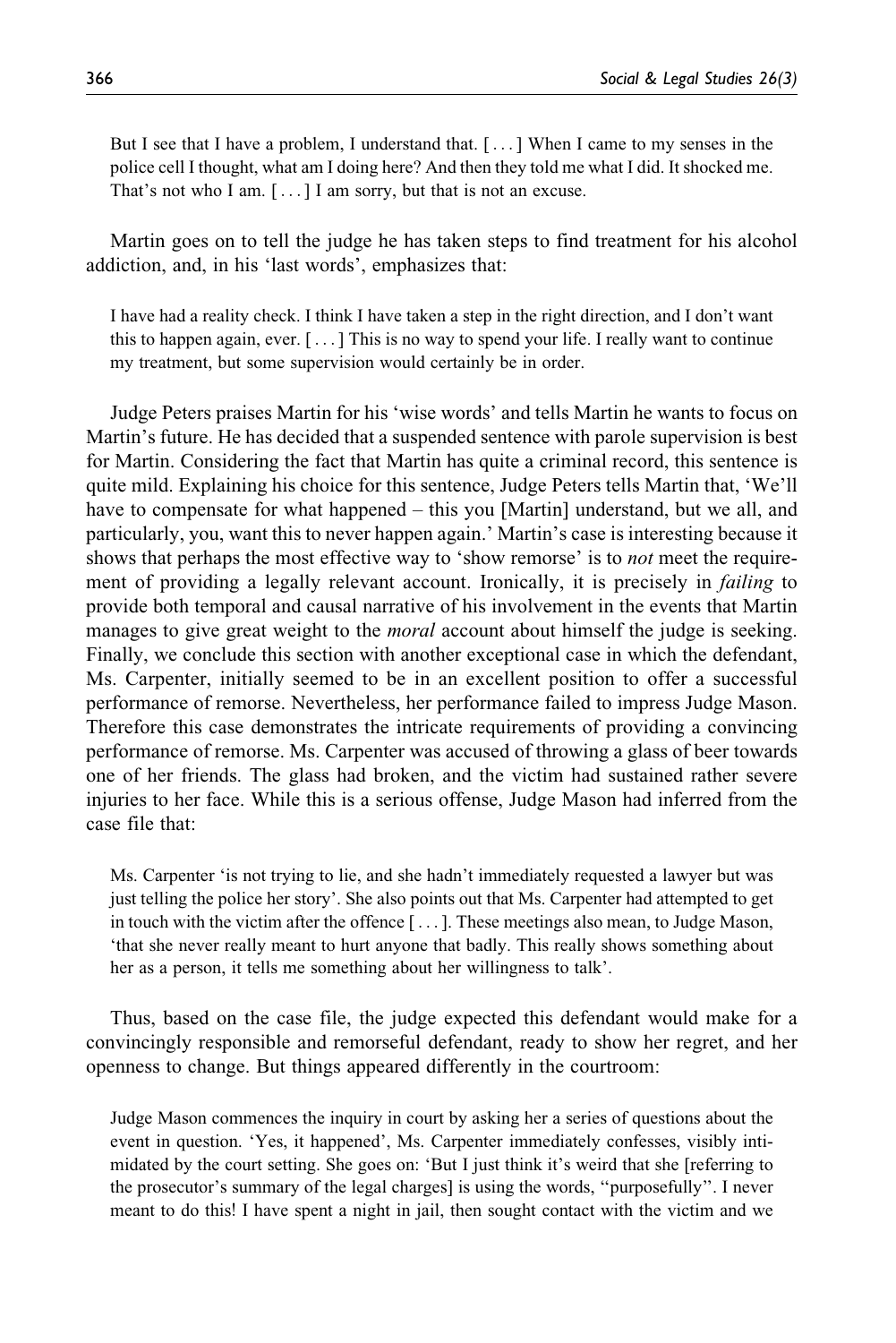talked a lot, and I've felt bad about it a long time. I even offered to pay her health insurance costs! It was such a difficult period for me back then ...'

Judge Mason is growing slightly irritated. Ms. Carpenter seems to have a way of reorienting Judge Mason's factual questions back to the hardships she herself had faced during and after the offence. At some point Judge Mason tells Ms. Carpenter sternly, 'I see. But I must say, you seem to lack an appreciation of the severity of what you have done here, Ms. Carpenter.' The prosecutor, seeing her chance, chimes in, 'Because this really is about something terrible, isn't it? [Turns to the judge] I don't think Ms. Carpenter is showing a lot of understanding of what she has done, and the consequences of what she has done for the victim, to be honest'. Ms. Carpenter, shocked with the stern tone of both judge and prosecutor, has now started to cry silently, 'But, I never expected this... ' Judge Mason, unmoved by Ms. Carpenter's story or tears, in the end finds her guilty and sentences her to 100 hours of community service – conforming in her sentence decision to the prosecutor's stated demands. Over lunch after the court session, she notes, still somewhat annoyed, 'Look, she was talking about herself all the time, about how difficult this has been for her.'

Evident in the prosecutor's and judges' elicitation of remorse is a concern with the 'consequences of what she has done for the victim'. Ms. Carpenter however failed to live up to Judge Mason's previously appreciative evaluation. While the defendant did appear as a meek and cooperative young woman who was willing to provide a coherent factual account, Judge Mason faced what she perceived as a self-centred and self-pitying defendant. Thus, a successful performance of remorse should testify that defendants are ready to accept their moral burden, without complaining. So far, we have indicated the importance of remorse in judges sentencing and how it relates to the requirements to provide a legal and moral account. However, the way remorse actually can and should be performed also depends on the context that is provided by the typified whole-case narrative.

# Courtroom performances of remorse in the context of typified whole-case narratives

In this section, we will show how remorse gains different meanings, depending on three typified whole-case narratives (Tata 2007, 1997) we identified. More specifically, we argue that judges distribute and allocate responsibility for the criminal act differently within these whole-case narratives and that they, in doing so, attach varying levels of importance to defendants' displays of remorse. These three typified whole-case narratives are quite common, and while individual cases may never fully approach the most ideal–typical case, they nevertheless form an interpretative and  $-$  as we will argue  $$ moral legal template that assists judges in their sense-making work.

#### The drug addict: Remorse and empty promises

A first recurring typified whole-case narrative in these judges' work is the drug addict facing charges of petty theft. This narrative is mobilized often in cases where the value of the stolen goods (in particular food items) only amounts to a couple of Euros and is generally coupled with the expectation that defendants are homeless. Often, these defendants have long criminal records, 'here you have 21 pages of small thefts', a judge notes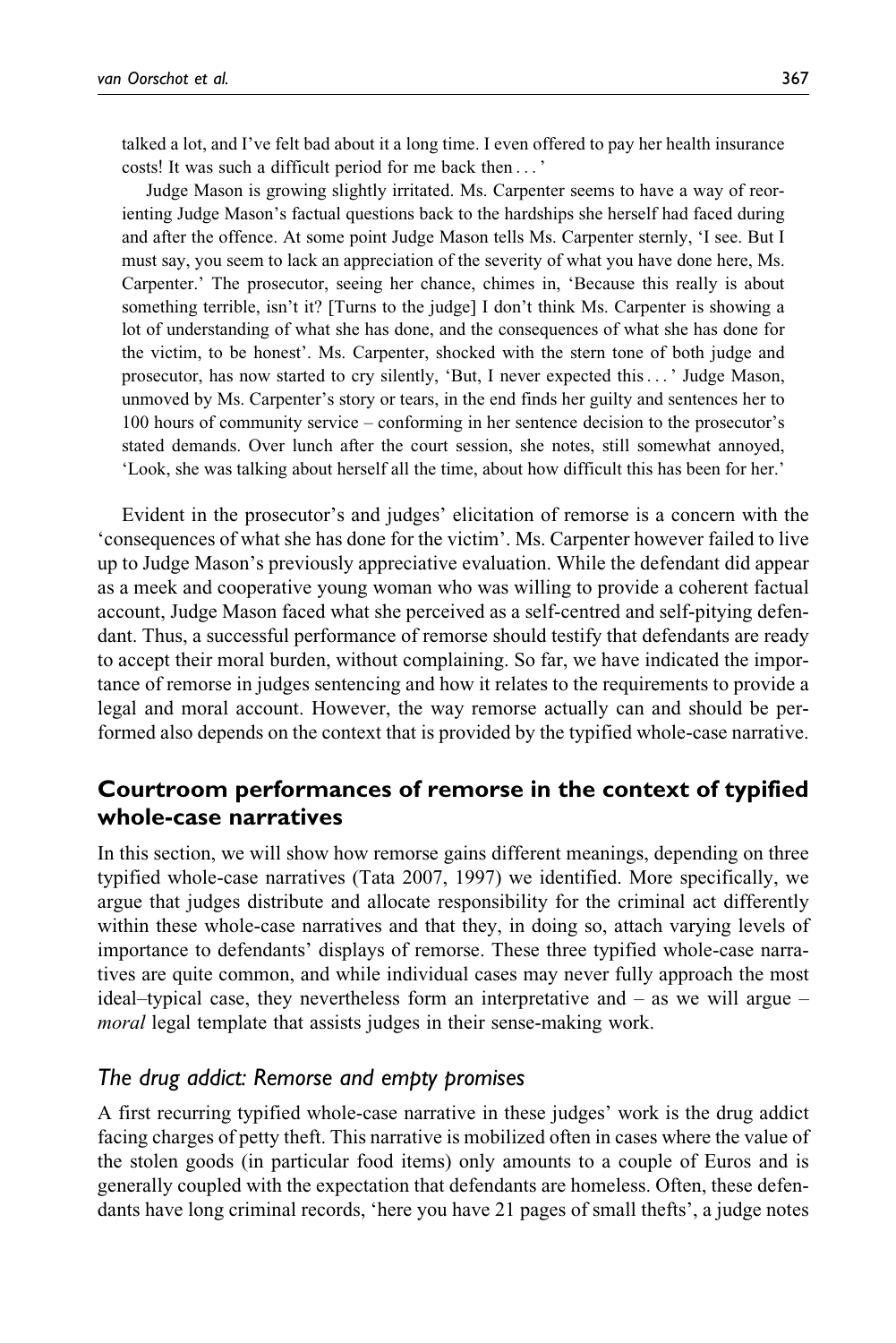and explains, 'my immediate impressions is: must be a junkie!' Morally, this whole-case narrative reveals some tensions. On the one hand, as the life circumstances of these defendants are particularly dire, judges may find it difficult to attribute absolute moral responsibility to the defendant and rather blame his or her addiction. Judges also understand that a drug addiction is excessively difficult to combat, especially as these defendants have often little non-addicted friends and acquaintances left to help them sort out their life. Interestingly, our data suggest that it is often *these* defendants that are most uniformly apologetic, *most* apt to fully 'take responsibility' in court, and most keenly aware of the need to seek treatment. Clarence is one such a defendant.

Clarence has been addicted to crack cocaine for over six years, he tells judge Emerald in court. During that time, he frequently stole small items from supermarkets and corner shops; crimes for which he was repeatedly charged and convicted. As the defendant is in debt, a fine is not a desirable kind of punishment; judge Emerald is facing a choice between a community sentence or a custodial sentence. Clarence is deeply unhappy with the 'choices he has made', blames himself for everything that happened the last few years, and tells the judge that he has been seeking treatment with help of his parole officer, whose testimony is also present in the file. Judge Emerald sighs and tells him, 'I am sure you told us you were sorry and would change before. At a certain point we are just done handing out second chances.' He consequently sentences Clarence to a custodial sentence.

Many judges act similarly when faced with profusely apologetic and remorseful drug addicts, even when they have taken the requisite steps to better their lives. These defendants' narratives and demonstrations of remorse generally fail to convince judges, who then sentence according to the prosecutor's custodial demands. Not only do judges refer to defendants' (often quite long) criminal records as factors that make a noncustodial sentence difficult to justify; they also point to defendants' drug addictions as seriously undermining their chances of rehabilitation. 'We hear this all the time', one judge sighs, 'they always tell us that they won't do it again, that they see it's wrong what they've done, they will finally kick the habit, make a positive change in their lives, yadda yadda ... ' While defendants in this kind of typified whole-case narrative may display remorse, and even where judges generally demonstrate a concern with rehabilitation, their drug addiction discounts them as persons able to take responsibility and able to transform themselves, which makes them particularly likely to relapse into their old behaviour. Within this moral economy of responsibility, then, drug-addicted defendants are often *denied* the very status of a moral subject as their performances of remorse are judged as empty promises or inauthentic, strategically apologizing. Finally, we want to point out that the narrative of the drug addict is not uniquely tied to the sentencing practices of judges. A similar narrative was also found among Dutch police officers who tended to treat 'junkies' less considerate and were less likely to explain their actions to them, as they were seen as persons without moral sensibility (Van der Torre 1999). The notion that addiction discards moral responsibility is part of a wider societal discourse. In this discourse, addiction, particularly concerning the most criminalized substances, is seen as dangerous mainly because it means a loss of dependence, which in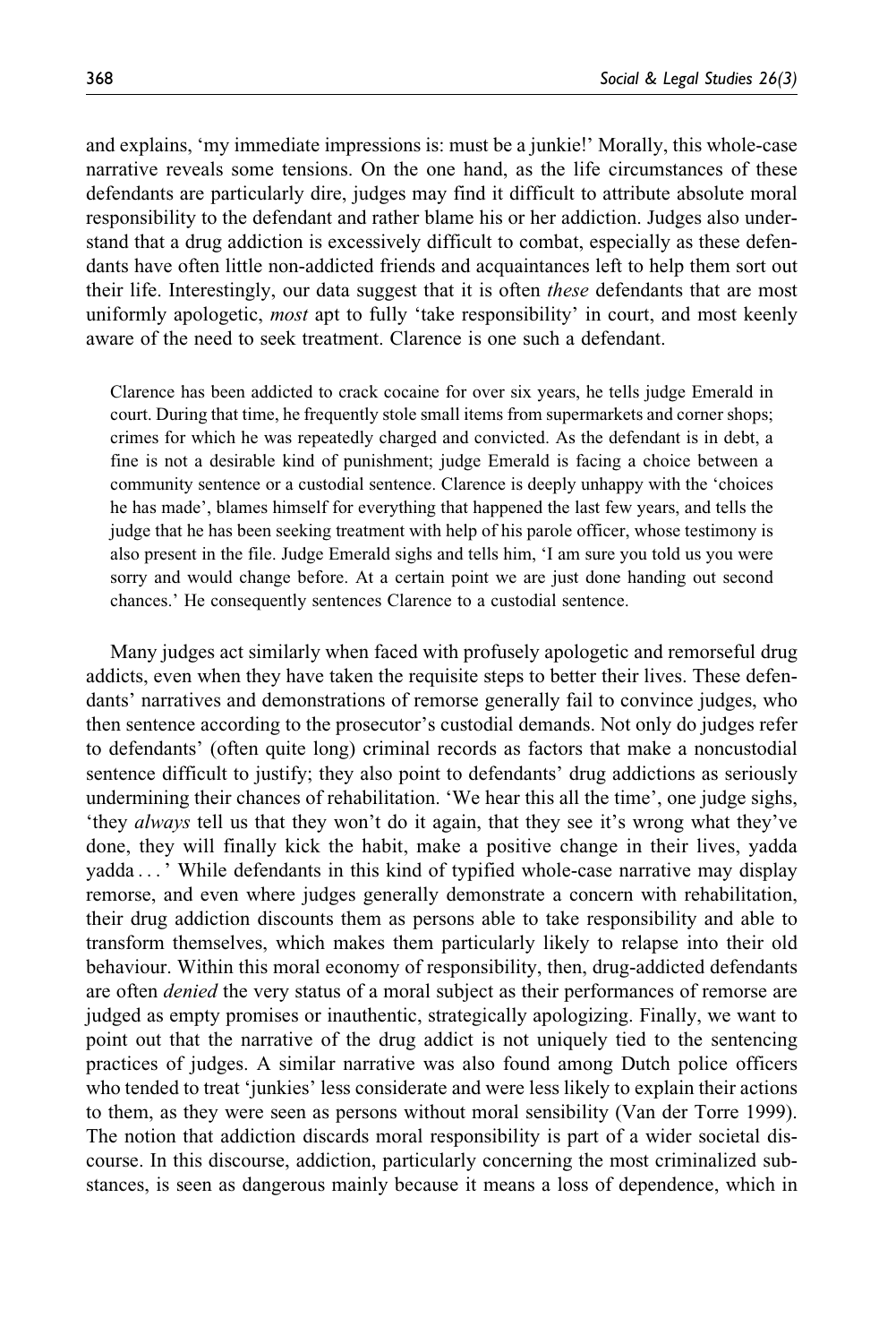turn threatens prevailing ideas about persons as autonomous individuals responsible for their own life trajectories (Cohen, 2000).

#### The angry young man: Walking a fine line

The second typified whole-case narrative pertains to what we call the 'angry young men'. Again, this narrative includes an appraisal of the offender – a youngish male with, in medicalized jargon, 'anger-management issues' – and of related offences, especially physical assaults taking place in public (e.g. in or outside of night clubs) and criminal threats, which may be directed at police officers responding to a call. Judges typically conceive of these defendants as prone to random, possibly alcohol-fuelled outbursts of verbal and physical violence. Judges often point out that physical assaults like these tend to originate in messy, chaotic fights, in which the line between active participant and bystander, as well as victim and offender, is quite blurry, 'it's often the winners [of the fight] who end up being the defendant; the losers of the fight, the victims', a judge laconically comments. Indeed, judges often point out that responsibility is in actual fact distributed over the other participants in such fights: other participants who were probably equally inebriated, equally caught up in 'peer-group dynamics', and equally concerned with 'showing off their masculinity' – but who simply didn't 'win'. Nevertheless, defendants are unlikely to make a remorseful impression when they point this out to the judge. Indeed, cases like these are often characterized by very partial confessions (along the lines of, the defendant did push the victim, but never hit him, for instance), and defendants tend to emphasize that the victim is not innocent either.

Take for instance the case of Harry, a 22-year-old White male who is charged with the physical assault of another young man in a bar. The day prior to the court session, Judge Starr reads through Harry's file carefully. Even though she notes small discrepancies between various witness statements, she does not conceive of this case as particularly complex, 'I know enough', she says after a few minutes of studying the file, 'it's all quite typical. Guy goes out, has a few drinks, gets angry for some reason, and gets violent'. In court, Harry is asked for 'his side of the story'. While Judge Starr guides him through the events with help of temporally and causally oriented questions like, 'what time did you arrive?', 'then what did you see?', and 'what happened after?', Harry provides a neat narrative. That night, Harry elaborates, he had accidentally bumped into the victim who had reacted aggressively and gathered his friends. 'They then threatened to kill me', Harry tells Judge Starr:

So I asked police officers [who were patrolling the area and close-by] for help, but they said they couldn't help, so I went back to my friend, but those guys approached me. And that's why I felt very threatened, one of them was getting so close-by ... and that's when I headbutted him.

Throughout his answering of the judges' factual questions, Harry refers a few times more to the threats issued by the victim and his friends and his anxious response to such a threatening environment and connects his statements using temporal and causal sequential markers such as 'and then', or 'and that's why'. In his defence, Harry's lawyer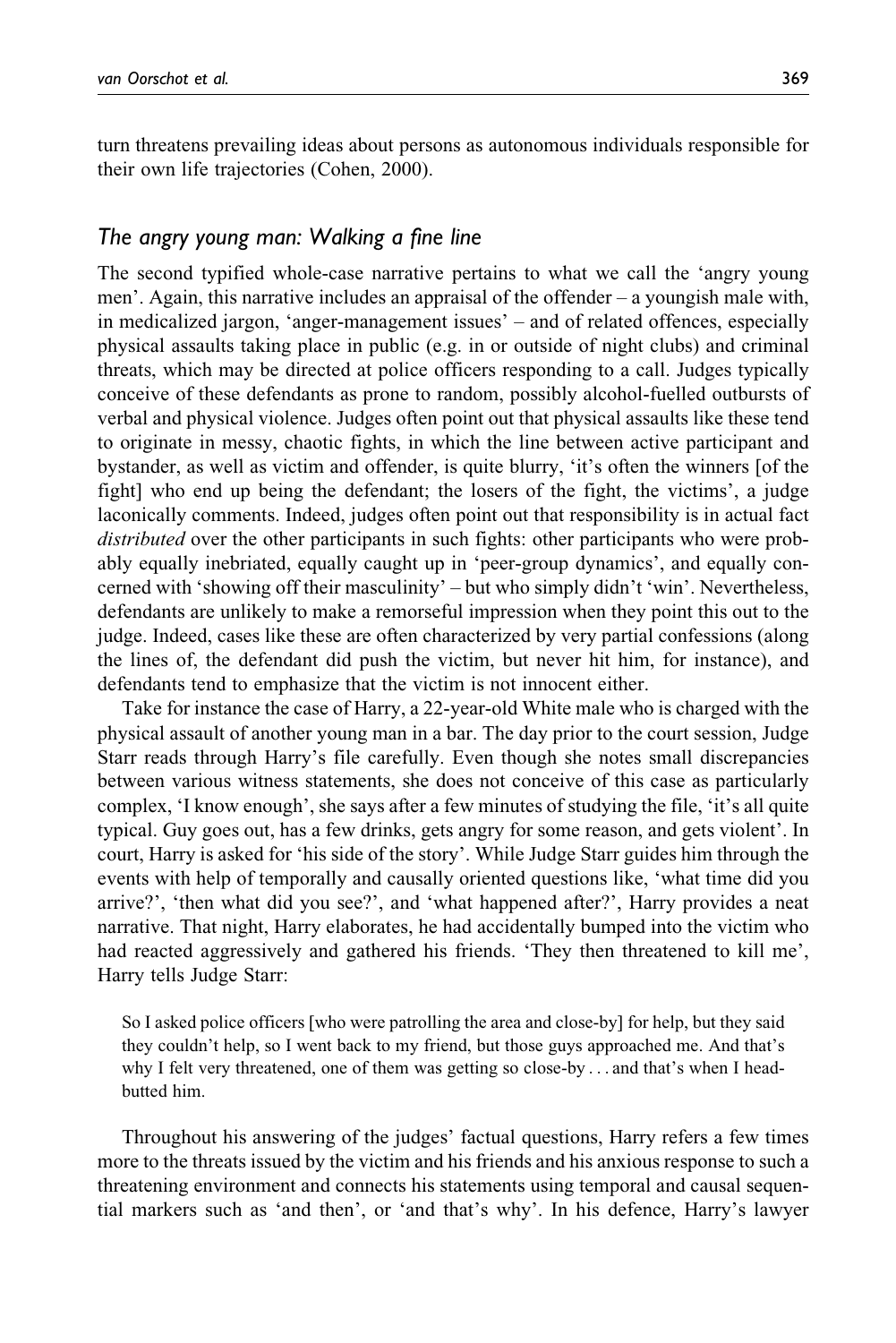further emphasizes the threats issued by the victim and his friends. Getting the 'last word' – formal procedure in Dutch criminal law courts – Harry states that he is sorry about what happened and that he is aware that he shouldn't have reacted the way he did. He also notes that he has sought psychiatric help to deal with the anxiety that overtook him at that moment.

At first sight, Harry both takes responsibility *and* has taken steps to change and mitigate that which made him react violently in the first place (i.e. he sought help for his anxiety). Despite this performance of remorse, and having no criminal record to speak of, Judge Starr cannot be swayed: she sentences Harry wholly according to the public prosecutor's demands, that is, 120 hours of community service (half of which is conditional), sternly arguing that Harry should have known better and that there is no excuse for what he has done: 'You are an adult man who is expected to take responsibility for his actions'. After the court session, the judge is rather dismissive of what she perceived as Harry's self-excusing behaviours and reiterates her conviction that Harry has not sufficiently taken on the responsibility for what he has done. Now, providing a neat chronological and causal narrative – like the judge requested – here clearly competes with Harry's attempt to successfully signal remorse. Even though he professes that he is sorry and has taken steps to seek psychotherapy, his narration of the events in question, which distributes responsibility for the event over various participants, including the victim, fails to express the requisite remorse. This example is particularly forceful because Harry was a quite 'good' defendant; he had been cooperative during the early investigation, was deemed well behaved in court and had a relatively brief criminal record.

Thus, defendants who note the distributed nature of responsibility in their efforts to provide a temporal and causal coherent story of what happened, run the risk of damaging their remorseful impression, as it suggests that they are not taking responsibility for their actions. 'Look, he said, ''I was afraid he was going to hit me,''' Judge Dempsey comments on a defendant's testimony, and continues jokingly, 'and that's when he started crying, probably', and laughs, remaining unconvinced by the defendant's statement that he had felt threatened by the victim prior to his assault. Not only do judges respond incredulously to the attempts of defendants to 'distribute' responsibility over themselves and their victim; in court, judges tend to emphasize that 'we are not here to talk about them [the victim(s)], we are here to talk about *you*', or that 'you still had the responsibility to walk away when it got messy'. While judges know very well that responsibility is distributed over participants in such situations, defendant's factual accounts should downplay or neglect this. If not, their performance runs the risk of failing to show remorse. And as judges tend to sentence these offenders according to the prosecutor's demands – that is, they don't mitigate these demands – our data suggest that such defendants are penalized for their perceived 'unwillingness' to show remorse. In light cases like this, the question is how exactly defendants like Harry may claim that their actions were self-defence while simultaneously demonstrating sufficient levels of remorse.

The narrative of the angry young man is again not uniquely tied to sentencing practices but is part of a wider discourse that links violence and aggression to masculinity. Central is the idea that young males, notably from working-class origins, cannot remain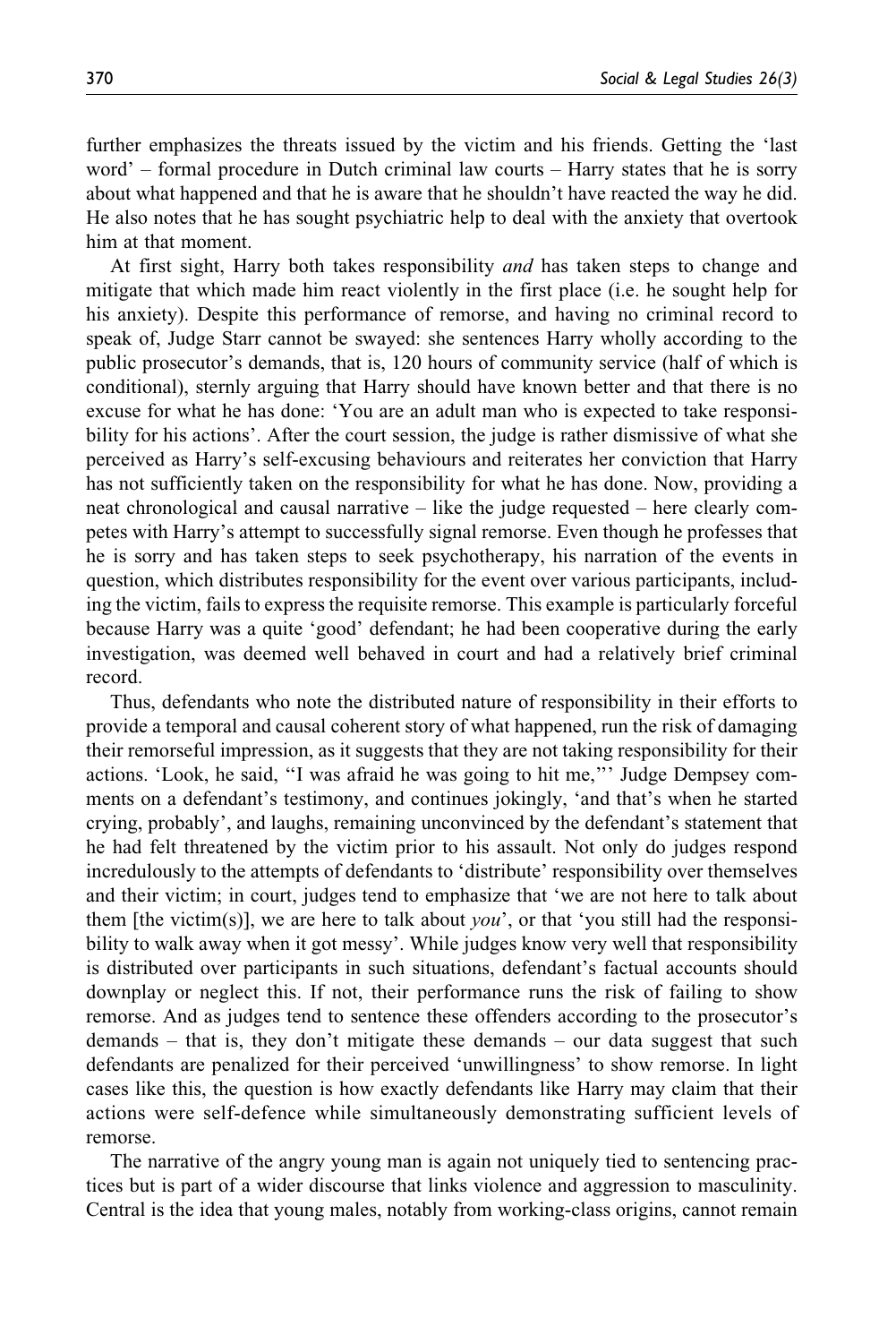passive when they are provoked and challenged by other males. Their aggressive responsiveness is then regarded as fear of acting pusillanimous and weak, especially before an audience of young males. Judges' accounts of these 'angry young men' also resonate with criminological studies of masculine violence that suggest that young males who lack conventional resources to enact dominant forms of masculinity, feel that violence is a necessary option when they sense that their masculine identity is threatened (see Polk, 1994, Winlow and Hall, 2009).

## The explosive couple: Distributed responsibilities, remorse suspended

The third narrative we identified can be called the 'explosive couple'. This narrative tends to come into play when judges are facing domestic abuse charges, or when criminal threats were made in the relational sphere. Importantly, judges tend to make inferences about the relationship between the defendant and the victim, incorporating additional typifications of the (female) victims of such relational violence. For instance, judges tend to stress that the female victims of such abuse are often not completely innocent themselves by pointing to the victim's 'difficult behaviour'. Or, the victim may be portrayed as a strategist, for instance, when the couple is caught up in legal disagreement over custody, so that these victims may have motives to file a criminal complaint (as a conviction would strengthen the victim's position in custody agreement negotiations). What prevails is the idea that these relationships are characterized by a dynamic between two partners who 'think it is normal, that people push or shove their partner in relationships' (Judge Starr). These kinds of relationships, in the words of judge Roberts, are 'explosive', within which the (often female) partner is conceived of as alternatively 'mad' or 'bad'. In these instances, judges – like they do in cases involving 'angry young men' – are prone to distribute responsibility for the act over both the defendant and the victim. However, and contrary to the 'angry young men' typified whole-case narrative, here the defendants are not always asked to take full responsibility to demonstrate the requisite levels of remorse. In court, defendants tend to mirror judges' perceptions of domestic abuse as a private matter between two equally responsible, quarrelling adults. They tend to portray their wives or girlfriends as excessively hostile and nagging, as psychologically unstable, as attention-seeking or as strategists trying to thwart custody arrangements. These strategies do not always work. When a young man told Judge Starr that even his girlfriend told him she hasn't been the best partner for him, Judge Starr tells him 'you are taking this much too lightly. You say that there are fights like this in every relationship. But you cannot do the things you did'. However, these strategies may also work: when they have the impression that 'more is going on in that family', that 'the wife isn't an angel herself' judges may be seen to the prosecutor's demands – or, in the case of a defendant accused of hitting his wife, creatively arrive at an innocent verdict. An example of the explosive couple typified whole-case narrative is provided by the case of defendant Jeremy. Judge Kingsley, in narrating his impressions of Jeremy prior to the trial to the researcher, is quick to point out that the victim, Jeremy's wife, seems to be suffering from borderline personality disorder, basing his diagnosis on a statement made by defendant Jeremy's brother. He also points out that the couple is caught up in custody agreement negotiations. In court, Jeremy tells the story of the circumstances leading up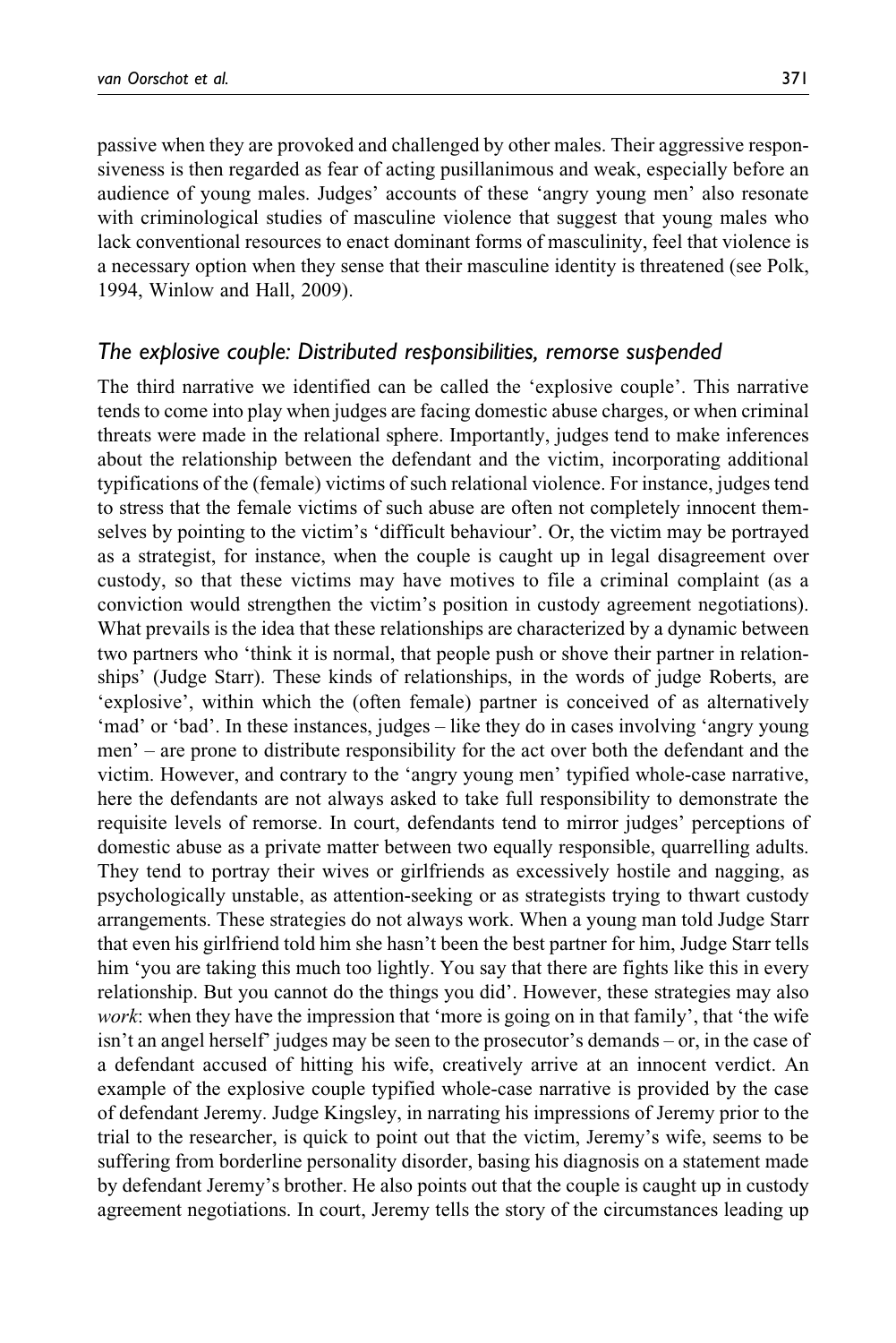to his arrest. He mentions the complicated divorce proceedings in which he and his wife are caught up and suggests that she filed a criminal complaint to receive custody of the kids. He also tells the judge he has long suffered from his wife's cheating and her mental ailments:

'It hurts. We've been together for 23 years. The first time she cheated on me I tried not to care. I did everything, by then: washing up, cleaning, and cooking. I was always careful to not irritate her.' Judge Kingsley then asks him about Jeremy's previous conviction for domestic abuse, in which the same woman had become a victim. Jeremey tells him that 'Back then, I was just cooking, cutting up some vegetables, and she had half a bottle of coke in her hand, and she empties it over my head! Normally I walk away, but that time I thought, enough is enough.' Judge Kingsley also asks him about the angermanagement course Jeremey had taken as part of his previous parole conditions: 'yeah, I did that course. I thought it was me. Therapy and training. Until someone said, it's not you. I'm just a regular guy.'

On the face of it, Jeremey does not seem remorseful: pointing at his wife's role in previous, as well as this particular offence, he suggests that he is a 'regular guy', that 'it's not him'. He even suggests he is the *real* victim of his wife's manipulative ways; the court-ordered aggression regulation course he also brushes aside as not addressing the real problem, which – again – is his wife. At no point does Jeremy 'take full responsibility' for what happened, neither does he indicate to have changed even though he was willing to seek therapy. After all, the problem was 'not him'. Of course, this performance, strategic or not, resonates with Judge Kingsley's appraisal of the case characterized by the 'explosive relationship' narrative.

Given the available evidence, Judge Kingsley judges Jeremy not guilty: as one piece of evidence was an eye-witness statement by Jeremy's son, he argues that Jeremey's son was too young to testify: 'he's only 12 years old, and you can't expect a 12-year old to testify in such a case without any kind of expert present in the interrogation room'. With this piece of evidence disregarded, left is only the victim's statement – which itself provides too little evidentiary weight, Judge Kingsley argues, to convict Jeremy. Crucially, however, Judge Kingsley later tells the researcher that convicting Jeremy was simply not an option for him, but that this did require some creativity on his part: 'Leaving out the son's statement is a bit of a ploy, really. I could have used it, but I really didn't want to convict.'

Apparently, performing remorse – as consisting of both telling a story through taking responsibility and a willingness to change through seeking treatment – is in such cases not as vital as it is in cases that bear more resemblance to the 'angry young men' typified whole-case narrative. In both instances, judges recognize the messiness of the human relationships in which violence takes place, but in domestic abuse cases this does not always translate into the demand that defendants display remorse, that is, take full responsibility and seek help.

Finally, we want to point out that the explosive couple narrative is related to broader notions about first the role of the state in the domestic sphere of families and second to the interpretation of male violence against their female partners. Concerning the latter,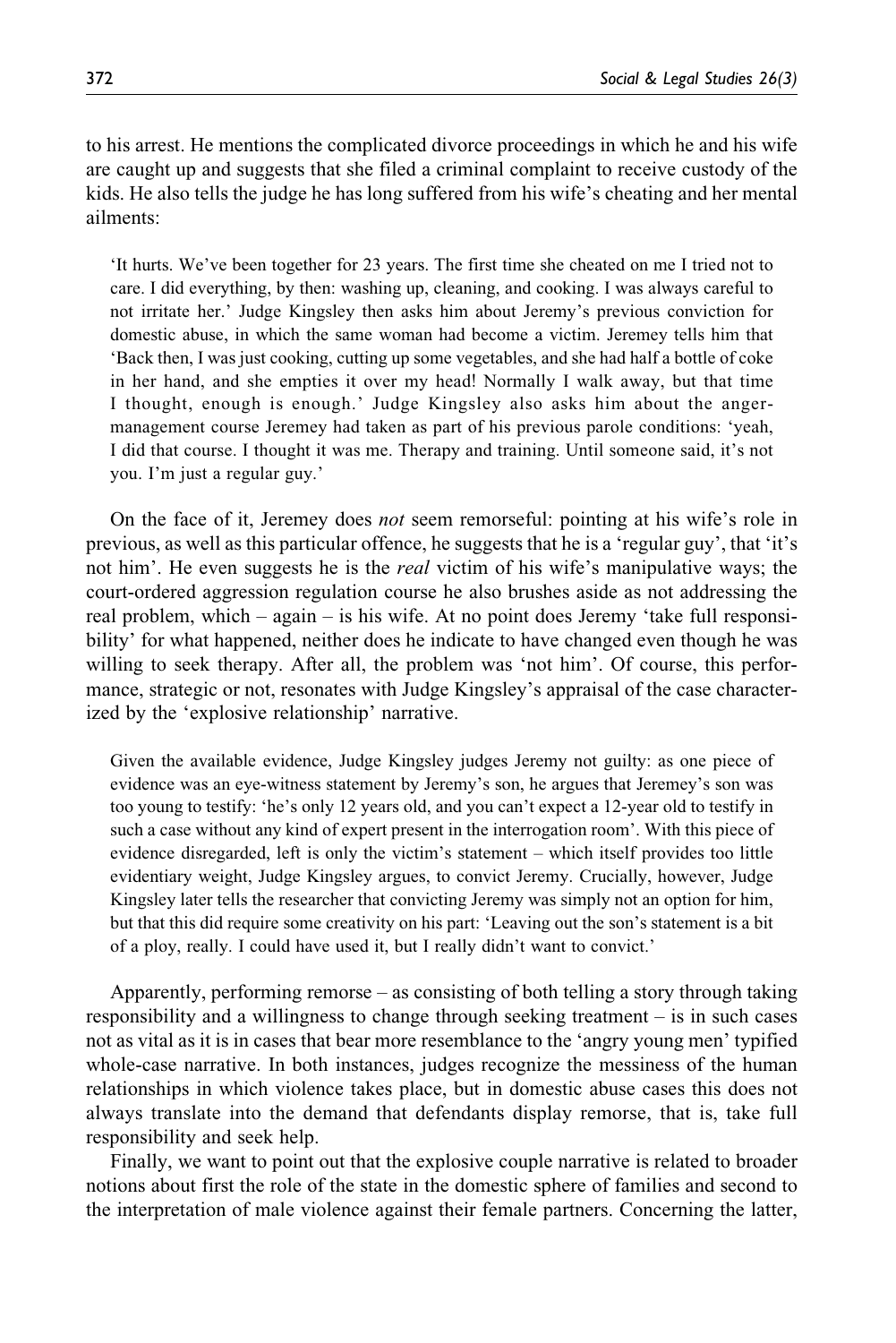forms of male abuse can, in extremis, be seen as forms of conflict management between two partners in which the state should not intervene or they can be seen as forms of 'patriarchal terrorism' that do require state intervention to protect female victims (see Johnson 1995). With regard to the former aspect, the explosive couple narrative is also related to a discourse about the role of the state as guardian of public safety mainly, as it is in public space that citizens might unwillingly encounter other citizens that may harm them, whereas encounters between citizens in the domestic sphere is seen as a matter of individual choices.

### Concluding discussion

In the previous pages, we have outlined an approach to remorse that treats it as (1) a local performance in court, which may fail due to the court's sometimes contrasting legal and moral requirements and (2) a performance that assumes variable weight depending on the typified whole-case narrative that provides the context: defendants' performances of remorse tend do be doomed to fail altogether in the typified whole-case narrative of the drugs addict, require the denial of distributed responsibility in the angry young man narrative, and involve distributed responsibility and suspended remorse in the explosive couple narrative. Our contribution to the literature is, firstly, that we have pointed out that the court's dual function as a both legal (truth-finding) and moral space has important consequences for the ways remorse, as an interactional event, is performed. We have shown defendants face a catch-22 situation, within which factual answers to judges' factual questions may fail to express and demonstrate sufficient levels of remorse. Secondly, we have also demonstrated that these typified whole-case narratives serve not just cognitive but moral purposes as well, as they provide narrative templates that help judges answer questions such as, 'what was really going on there?' and 'how culpable is, in fact, the defendant?'. Situating our discussion of remorse within these three typified whole-case narratives shows that performances of remorse that 'check the boxes' may nevertheless fail to mitigate a sentence – in the case of 'typical' drug addicts – and that sentences may be mitigated in the very absence of performances of remorse – in the case of 'explosive couples'.

Our data, based on ethnographic fieldwork, even though they are suggestive of the interactional and narrative complexities that attend to judges' evaluations of defendants' remorsefulness, may not merit broad and sweeping generalizations to other legal or national contexts. Furthermore, it must be noted that the typified whole-case narratives we have discerned in our data themselves may be challenged over the course of the criminal proceedings (for instance, when new information proffered during the court session complicates narrative judges' typifications) and that the specific cases we have presented here are selected for their demonstrative value – not as representative of the full population of cases but rather as exemplifications of logics and narratives that structure judges' interpretative work. As an exploration of the situatedness of remorse, our data nevertheless raise important questions with regard to the role of remorse in sentencing practices. Politically, it may be desirable to reflect on the taken-for-granted assumptions that underlie these typified whole-case narratives. For instance, may the failure to attribute to drug-addicted defendants a moral, self-reflexive agency amount to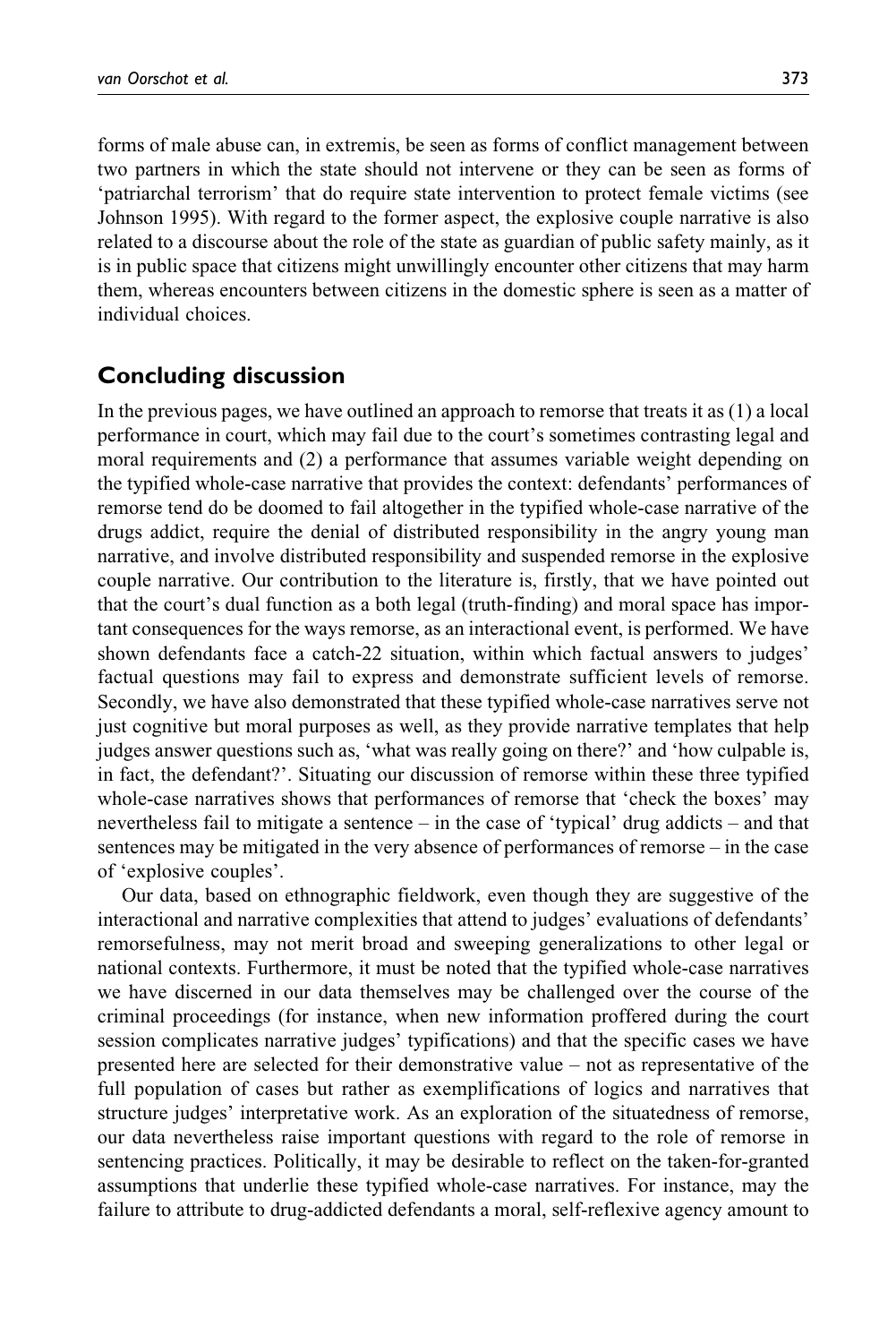a denial of their subjectivity at all? Or, while the (moral) character of the victim does not tend to feature in judges' evaluations of violence outside of the domestic sphere, it *does* seem to play a role in their attributions of responsibility, and hence in their demand for 'remorse', in cases of relational violence, lending support to studies showing the existence of persistent gender biases within sentencing practices (Bond and Jeffries, 2014). In any case, while criminal justice practices may display a concern with the 'soul' of the defendant (Foucault, 1977), this concern is by no means evenly distributed over the defendant population. Whose 'soul' becomes a locus of (criminal) intent and moral responsibility comes to matter, and how we can understand these varying levels of importance attached to that 'soul' – these are questions to explore further.

Aside from these more immediately political concerns, there are important avenues to explore empirically. First, the judges we worked with seem hesitant to comment on defendants' demeanour. Therefore, we have not included this issue in our discussion of judges' perceptions of remorsefulness. However, at times they did permit themselves one small phrase. That is, judges would rarely say something about how the defendant dressed or acted, but they would in some cases comment that 'he was just sitting there' (in Dutch: hij zat er maar een beetje bij). The Dutch phrasing, even more so than English translation, conveys a sense of indifference, listlessness, an absence of urgency. Such remarks seem to offer a glimpse of judges' more immediately affective response to defendants in court and suggest that physically demonstrated indifference – 'just sitting there' – is an important aspect of their appraisals of the defendant (see also Duncan, 2002). However, we found little empirical evidence that defendants' 'indifference' directly influenced judges' sentencing decisions (unlike, for instance, Ward, 2006), but future research might unpack this affective dimension to performances of remorse in more detail (see e.g. Bandes, 1999, 2016).

A second question we would like to raise given our data pertain to the interactional catch-22 facing defendants in court. While our data do not allow conclusions on these matters, one does wonder whether the ability to navigate the potentially competing legal and moral demands in court is distributed evenly over the defendant population or whether it is concentrated in some groups rather than others. For instance, it is no stretch of the imagination to suggest that repeat offenders are more familiar with the court setting, and in particular with its moralizing function, and in that sense perhaps face less difficulty in both telling a factual story and displaying the requisite levels of remorse. Indeed, while Weisman (2009) suggests that remorse is desired, in legal settings, precisely because it is conceptualized as more difficult to 'fake' than simple apology, it is important to realize that remorse may become part and parcel of defendants' (and lawyers') defence strategy. Assuming, on the other hand, that most defendants in actual fact want to demonstrate remorse, another question to be explored is their capacity to do so. If decision makers' attributions of respectability and responsibility to defendants is bound up with defendants' social class (as suggested by e.g. Wodak, 1980), could the same relation hold for defendants' demonstrations of remorse? Or, could racial and/or ethnic stereotyping affect judges' attributions of remorse to defendants (Bandes, 2016; Everett and Nienstedt, 1999)? Considering the quite intricate interactional demands placed on defendants in court, a Bourdieusian vocabulary (see e.g. Bourdieu, 1986), in particular the notion of symbolic capital, could help to understand the greater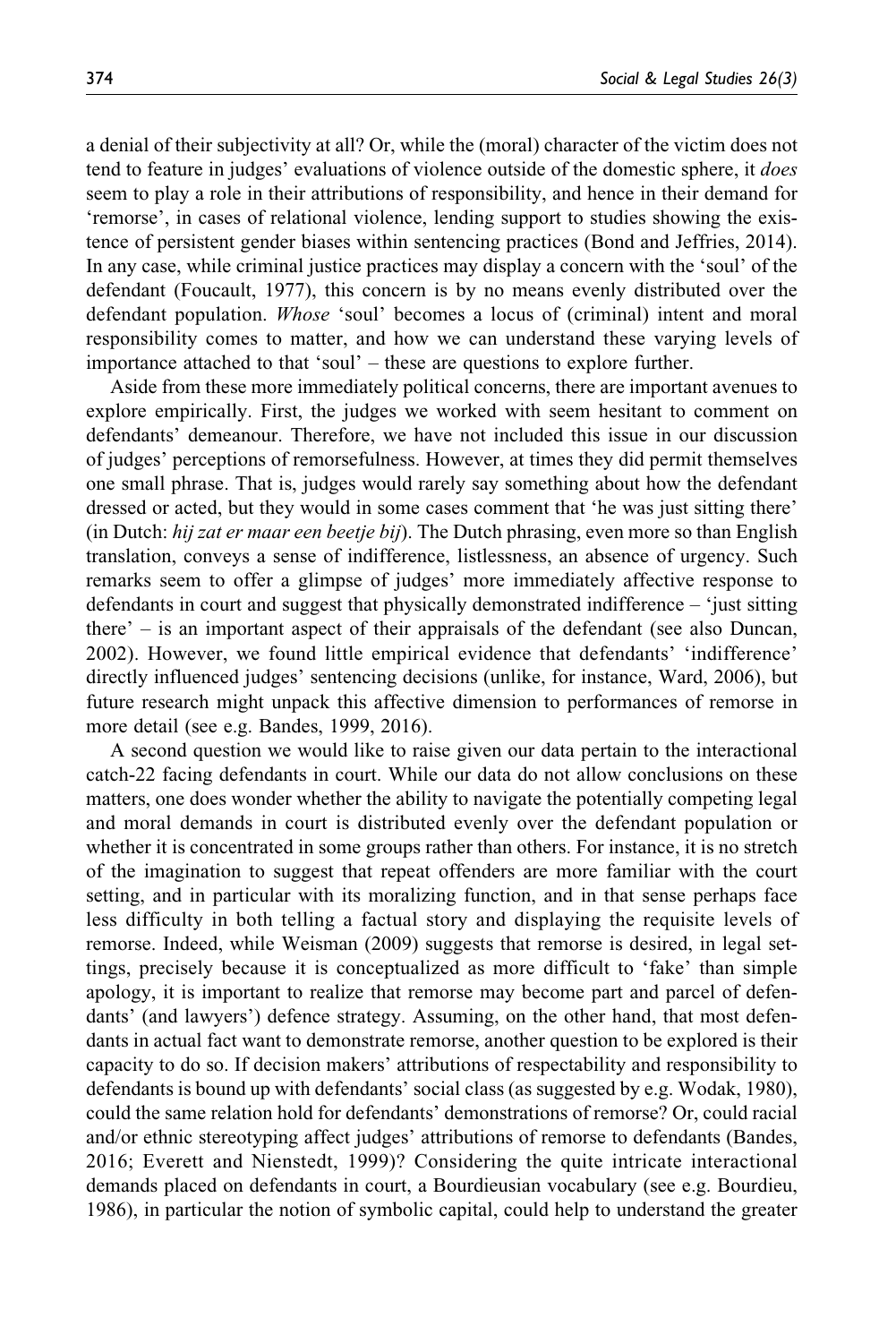conversational ease with which some defendant populations may navigate the tricky waters of the court session as well.

As an exploration that aims to attend to the interactional and narrative complexities accompanying the negotiation and consequences of remorse in a Lower Criminal Court, this study indicates that remorse is not a 'sign', but the outcome of every day interactions and typifications. Pace existentialist protestations to the contrary, the judging of remorse is a routine activity in judicial contexts and in that capacity a fruitful site of further empirical study.

#### Declaration of Conflicting Interests

The author(s) declared no potential conflicts of interest with respect to the research, authorship, and/or publication of this article.

#### Funding

The author(s) disclosed receipt of the following financial support for the research, authorship, and/ or publication of this article: This research was funded by the Dutch Scientific Fund (NWO).

#### **References**

- Atkinson JM and Drew P (1979) Order in Court: The Organization of Verbal Interaction in Judicial Settings. New Jersey: Humanities Press.
- Bandes SA (1999) The Passions of Law. New York and London: New York University Press.

Bandes SA (2016) Remorse and Criminal Justice. Emotion Review 8: 14–19.

- Baumgartner M (1992) The myth of discretion. In: Hawkins K (ed.) The Uses of Discretion. Oxford: Oxford University Press, pp. 129–162.
- Bennett LW and Feldman MS (1981) Reconstructing Reality in the Courtroom. New Brunswick: Rutgers University Press.
- Bond CEW and Jeffries S (2014) Similar punishment? Comparing sentencing outcomes in domestic and non-domestic violence cases. British Journal of Criminology 54(5): 849–872.
- Bourdieu P (1986) Forms of capital. In: Richardson J (ed.) Handbook of Theory and Research for the Sociology of Education. New York: Greenwood Press, pp. 241–258.
- Bridges GS and Steen S (1998) Racial disparities in official assessments of juvenile offenders: Attributional stereotypes as mediating mechanisms. American Sociological Review 63: 554–570.
- Conley JM and O'Barr WM (1998) Just Words: Law, Language, and Power. Chicago and London: University of Chicago Press.
- Cohen P (2000) Is the addiction doctor the voodoo priest of western man? Addiction Research Special Issue 8(6): 589–598.
- Dingwall R (2000) Language, law, and power: Ethnomethodology, conversation analysis, and the politics of law and society studies. Law and Social Inquiry 25(3): 885-911.
- Duncan MG (2002) 'So young and so untender': Remorseless children and the expectations of the law. Columbia Law Review 102: 1469–1526.
- Everett RS and Nienstedt BC (1999) Race, remorse, and sentence reduction: Is saying you're sorry enough? Justice Quarterly 16: 99–122.

Foucault M (1977) Discipline and Punish: The Birth of the Prison. New York: Random House.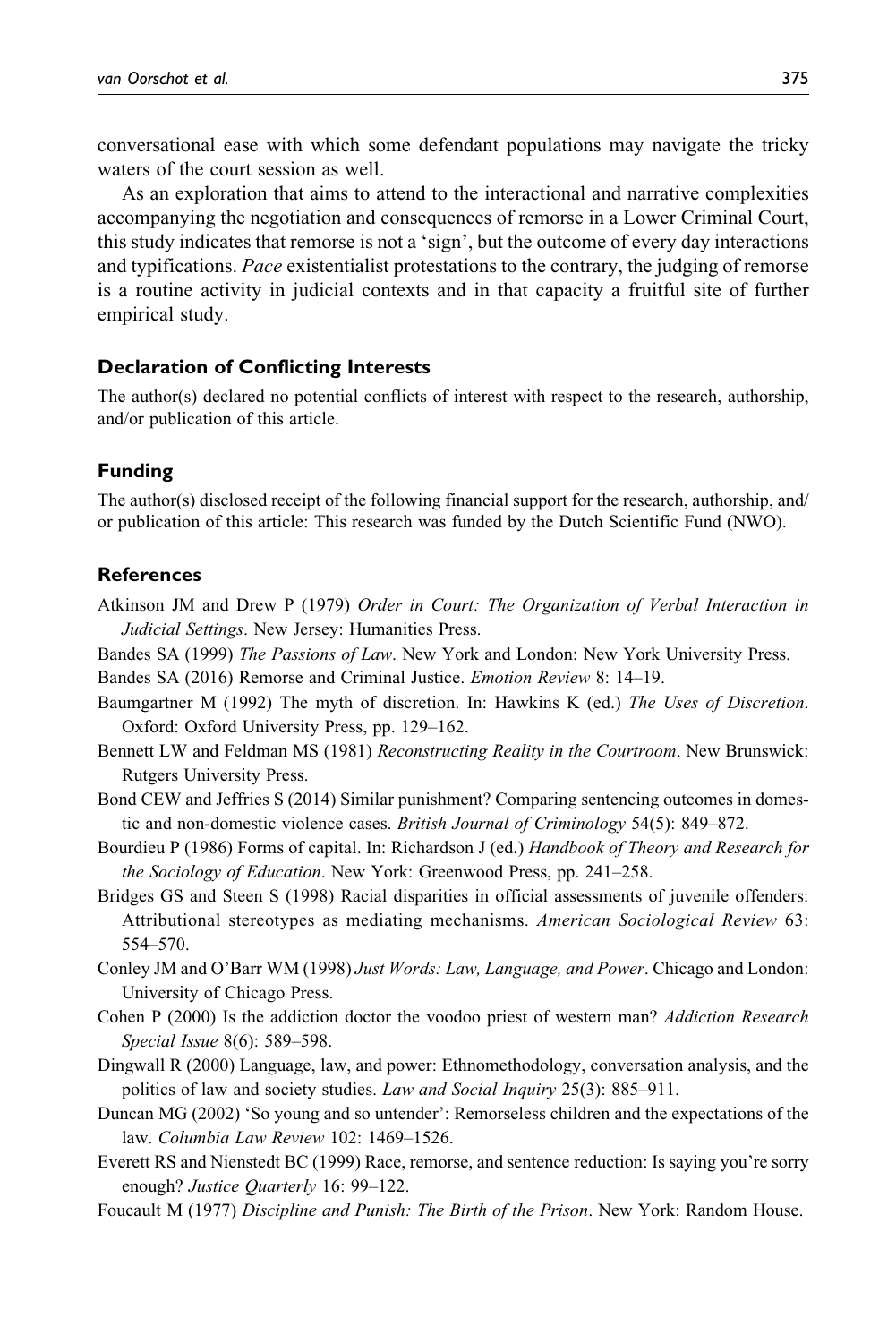- Eisenberg T, Garvey SP and Wells MT (1997/1998) But was he sorry? The role of remorse in capital sentencing. Cornell Law Review 83: 1599–1634.
- Ewick P and Silbey SS (1995) Subversive stories and hegemonic tales: Towards a sociology of narrative. Published in Law and Society Review 29(2): 197–226.
- Emerson RM (1969) Judging Delinquents: Context and Process in Juvenile Court. Chicago: Aldine Press.
- Garfinkel H (1956) Conditions of successful status degradation ceremonies. American Journal of Sociology 61(5): 420–424.
- Halliday S, Burns N, Hutton N, et al. (2008) Shadow writing and participant observation: A study of criminal justice social work around sentencing. Journal of Law and Society 35(2): 189–213.
- Hawkins K (1992) Social processes in the uses of discretion. In: Hawkins K (ed.) The Uses of Discretion. Oxford: Oxford University Press, pp. 113–128
- Jackson BS (1988) Narrative theories and legal discourse. In: Nash C (ed.) Narrative in Culture. London: Routledge, pp. 23–50.
- Jackson BS (1996) 'Anchored narratives' and the interface of law, psychology and semiotics. Legal and Criminal Psychology 1: 17–45.
- Johnson MP (1995) 'Patriarchal terrorism and common couple violence 2 forms of violence against women'. Journal of Marriage and the Family 57: 283–294.
- Komter M (2000) The power of legal language: The significance of small activities for large problems. Semiotica 131(3/4): 415–428.
- Lempert RO (1977) Trial-type ceremonies and defendant behavior: 'Moralizing' and 'cooling in' in an eviction setting. Law and Human Behavior 1(4): 343–362.
- Lipsky M (1980) Street-Level Bureaucrats and the Dilemmas of the Individual in Public Service. New York, NY: Russell Sage Foundation.
- Martel J (2010) Remorse and the production of truth. *Punishment and Society* 12(4): 414–437.
- Mascini P and Houtman D (2002) Resocialisatie als Tegenpool van Repressie: een Diepgeworteld Criminologisch Misverstand. Tijdschrift voor Criminologie 44(1): 25–44
- Mascini P, van Oorschot I, Weenink D, et al. (2016) Understanding judges understanding judges' choices of sentence types as interpretative work: An explorative study in a Dutch police court. Recht der Werkelijkheid 1: 32–49.
- Matoesian G (1993) Reproducing Rape: Domination through Talk in the Courtroom. Cambridge: Polity Press.
- Polk K (1994) Masculinity, honour and confrontational homicide'. In: Newburn T and Elizabeth A (eds) Stanko Just Boys Doing Business. London/New York: Routledge, 166–188.
- Pottage A (2014) Law after anthropology: Object and technique in roman law theory. Culture and Society 31: 147.
- Proeve M and Tudor S (2010) Remorse: Psychological and Jurisprudential Perspectives. Farnham, UK: Ashgate.
- Sartre JP (1943) No Exit and Three Other Plays. New York: Random House.
- Sudnow D (1965) Normal crimes: Sociological features of the penal code in a public defender office. Social Problems 12(3): 255–276.
- Sundby S (1998) The capital jury and absolution: The interaction of trial strategy, remorse, and the death penalty. Cornell Law Review 83: 1557–1598
- Tata C (1997) Conceptions and representations of the sentencing decision process. Journal of Law and Society 24(3): 395–420